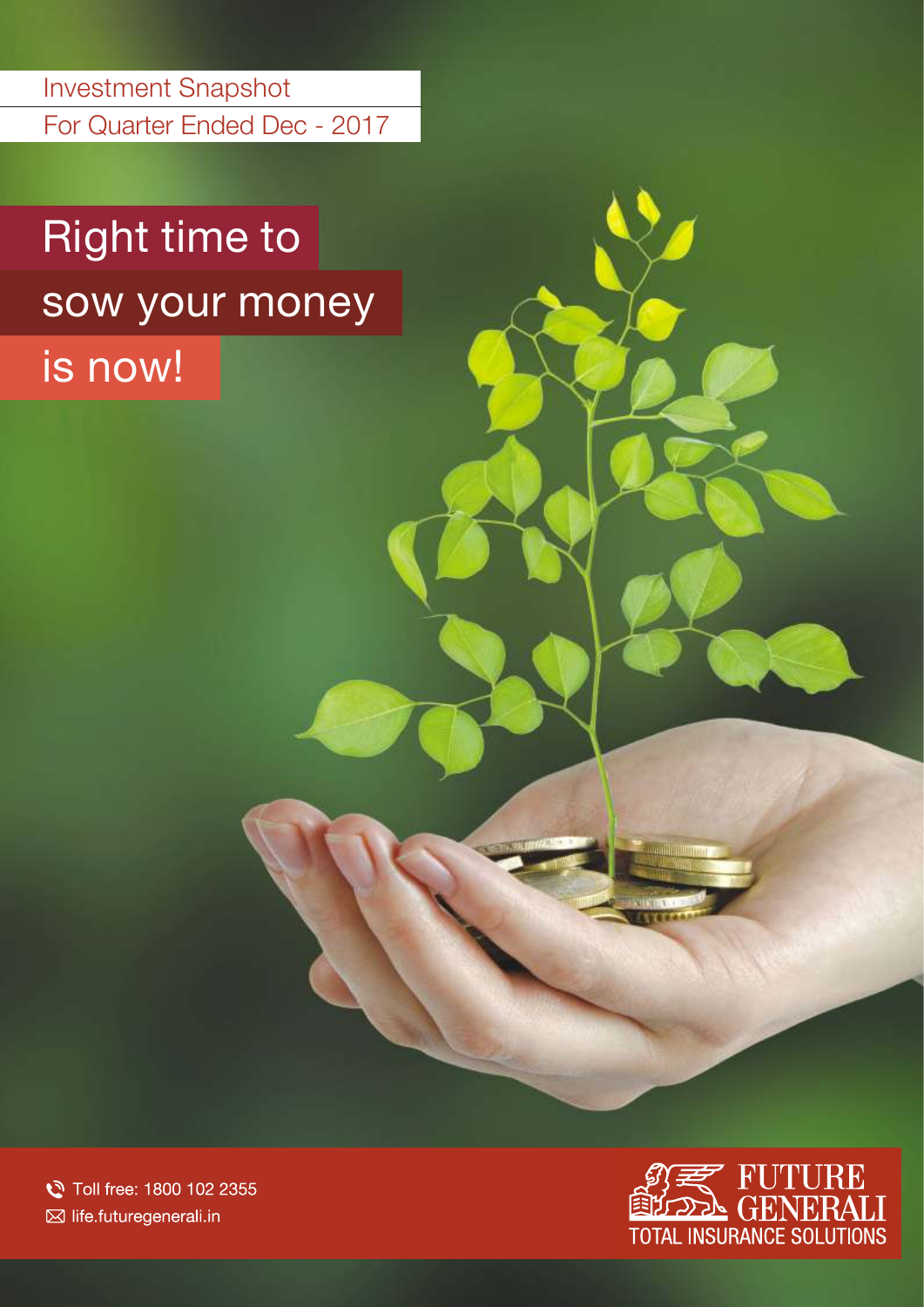#### Dear Valued Policyholder,

India was one of the best markets in the year 2017, despite the disruptions we witnessed due to demonetization and GST. The year gone by can also be characterized as the 'Year of Reforms' with implementation of measures such as GST, RERA, Insolvency and Bankruptcy Code (IBC), PSU banks recapitalization etc. These reforms by the incumbent government have been initiated to resolve the key issues plaguing the Indian economy hitherto, such as NPA's in the banking system leading to lower credit growth and sluggish growth in the manufacturing and SME segments. Albeit these reforms have come in with some transient costs for India viz. weaker growth, fiscal slippage etc., they are bound to spur the wheels of growth on an accelerated trajectory in FY19.

While we have drawn the curtains on this eventful year 2017, from the lows of demonetization and withdrawal of easy global monetary policies, there have been divergent reactions from the debt and equity market. The Indian equity market remained nonchalant about the slight deterioration in macro-economic indicators and disruption witnessed due to demonetization and GST, and was indeed one of the best performing emerging markets, generating a return in excess of 28%. Positive global market sentiment and robust domestic fund flows have supported markets during this year. On the flip side, for bond markets it has been a lackluster year after a more resilient CY16 .The recent surge in bond yields reflect the bond market's concerns about higher inflation prints over the ensuing months and upside risks to the same, and higher fiscal deficit and government borrowing on sluggish GST revenues. Despite these short term blips, the recent rating upgrade of India's sovereign rating to Baa2 from Baa3 by Moody's is indeed reflective of the underlying strength of the economy.

The transient setback in GDP growth numbers is likely to reverse in the coming quarters. Going forward, the Indian economy is slated to show a positive pick up in terms of GDP growth, credit growth, along with resolution of long pending asset quality issues of banks and resumption of private investment cycle. However, we believe that the best of the macroeconomic variables may be behind us and we may continue to see some deterioration in a few macro variables such as inflation & twin deficits in the near term. But the government's thrust to stimulate the economy may result in better near term growth, which may percolate into corporate profitability and earnings growth. Investors would also be looking forward to the Union Budget FY19 as it will be the last full budget by the incumbent government the before general elections in 2019. This would be a tightrope walk for the government, given the need to balance populism with fiscal prudence amidst lower-than-expected GST revenues and expectations of corporate and direct tax cuts. The Budget will have to find ways to generate additional tax revenue while delivering on the promise made in its first budget of a cut in corporate tax. While the equity markets could see some volatility in near term due to recent sharp rise and global cues, they are well poised to reward investors over medium to long term as the Indian economy takes the stride ahead on a robust and sustainable growth path.

I am pleased to share with you that your company has achieved a 72% growth in the Individual New Business Premium over CY '16. We now have Assets Under Management of over Rs. 3,100 cr., which is an increase of 14% as compared to December '16.

Our sales teams put in a commendable performance during the last year. The Agency Channel clocked in a 92% overall New Business growth over 2016. This sterling performance was a result of building scale in our individual business retail line. The Company ramped up agent acquisition and augmented the professional agent model. The Direct Channel grew by 61% over the last year.

Several customer centric initiatives have been undertaken across multiple processes within the company so that you find it easy to reach us, service your policies and transact with us. Some of these initiatives have helped us in achieving the best metrics that the organization has seen since its inception. You will be pleased to know that our



customer complaints are at an all-time low, with significant improvements in our New Business Issuance turnaround time, claim settlement turnaround time as well as our claim settlement ration.

The work done by our Product and Pricing Team won us The Asia Excellence Award instituted by Generali Asia

Customer experience remains a key focus area and I am delighted to share with you that we ended the month of Dec '17 with a NPS of +ve 1.5, which is a drastic improvement from -47.6 when we launched NPS back in March 2016.

Despite the challenges and heightened volatility confronted in the markets, we have always strived to achieve good risk adjusted return for our funds across categories in Life, Pension as well as Group over long term. Also, we have been declaring good bonuses to our Traditional Policyholders. As Insurance being long term investment tool, it is advisable to remain invested and complete the term of the policy to optimize returns. Besides over medium to long term, we believe that both equity and debt markets are poised to do well as economic growth picks up. We are in the up cycle of corporate earnings growth and earnings are likely to grow in double digits annually over the next few years, hence valuation multiples could remain at a premium for now. While we may not rule out a correction in the market in the near term, Indian equity markets are still attractive for a long term investor as the impact of structural reforms initiated by the current government will begin to show results in the next few years.

As Insurance is a vehicle to touch upon the lives of many by means of providing protection and savings, we would like to take this opportunity to thank you for entrusting your hard earned savings with us and look forward to your unflinching faith and continued support in the future. We remain committed towards offering best-in-class products and services to our valued customers.

asurau

Regards,

Jyoti Vaswani Chief Investment Officer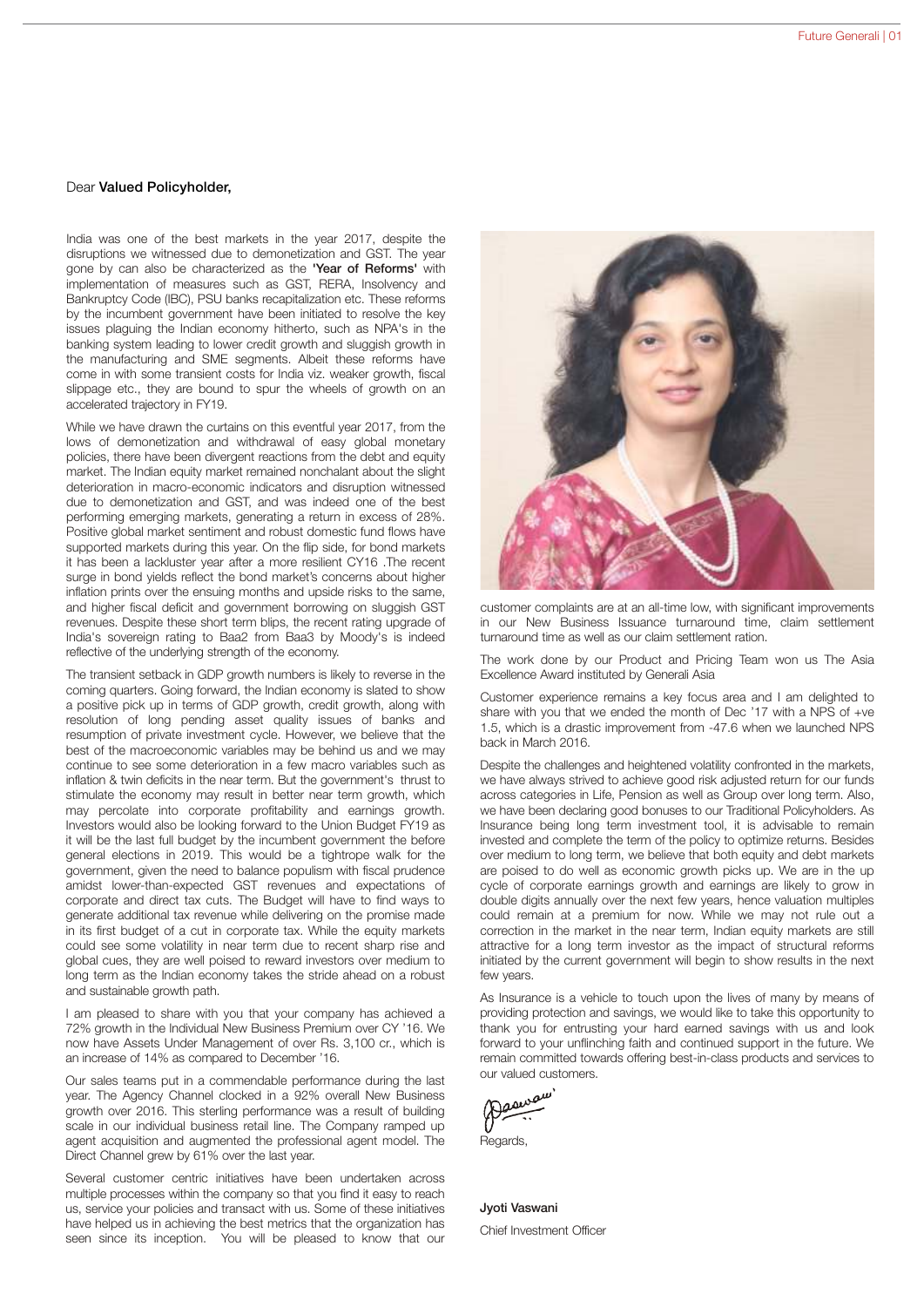# Global Economy

#### Global economic outlook improves

The US Federal Reserve (Fed) hiked the key interest rate by 25 basis points (bps) to 1.25-1.50% in its December 2017 policy meeting, but kept its interest rate outlook unchanged at three rate hikes in 2018 and one in 2019. The Fed upgraded the country's gr owth forecast to 2.5% from 2.1% in 2018, stating that proposed changes in tax policy will aid growth in the coming years.

In Europe, the European Central Bank (ECB) kept its main refinancing rate at 0%. The regulator announced that it will reduce asset purchases by half to 30 billion euros per month from January 2018 until at-least the end of September 2018, noting recovery in the economy. The Bank of England (BoE), meanwhile, hiked the benchmark bank rate for the first time in more than 10 years to 0.50% from 0.25%.

The People's Republic of China's Chief Zhou Xiaochuan reiterated that the Central Bank will maintain its "prudent and neutral" monetary policy, and use policy tools to keep liquidity reasonably stable. To keep economic growth from waning, the Chinese government authorized an increase in foreign ownership limits in domestic financial firms. The Bank of Japan (BoJ) maintained its short-term interest rate at -0.1% and reduced the amount of buying in Japanese government bonds with 10 to 25 years left to maturity and those with 25 to 40 years to maturity, building expectations of stimulus tapering.

- US gross domestic product (GDP) expanded at a 3.2% annual rate in Q3, up from 3.1% in the second quarter
- The UK economy expanded 1.7% in Q3 compared to 1.9% in Q2
- Eurozone GDP expanded 2.3% in Q2 2017 after expanding 2% in Q1 2017
- China's GDP grew 6.8% annually in Q3, down from 6.9% in Q2 2017
- Japan's economy expanded at an annualized rate of 2.5% in Q3 compared to 2.6% growth in Q2

#### Global commodity prices rose on intermittent weakness in the greenback and geopolitical tensions

International gold prices rose in the December quarter as economic and political uncertainty in the US, and geopolitical tensions in Iran and North Korea aided demand. Intermittent weakness in the greenback also strengthened safe haven demand for the yellow metal. However, some gains were erased after the US Senate approved the tax cut bill. International crude oil prices rose after Organization of the Petroleum Exporting Countries (OPEC) and other major oil producers decided to limit their output through the end of 2018. Tensions in the Middle East, and pipeline outages in Canada, Libya and the North Sea also supported oil prices. Weak dollar and safe-haven buying amid escalating geo-political tension over North Korea.

Chart 1 – Crude oil versus gold prices



Source: NYMEX, LBMA



#### Table 1 - Global benchmark indices returns

| <b>Indices</b>                      | 29-Dec-<br>17 | Quarterly<br>% Change | Yearly<br>% Change |
|-------------------------------------|---------------|-----------------------|--------------------|
| DJIA (USA)                          | 24719         | 10.33                 | 25.08              |
| Nikkei 225 (Japan)                  | 22765         | 11.83                 | 19.10              |
| Hang Seng (Hong Kong)               | 29919         | 8.58                  | 35.99              |
| <b>FTSE 100 (UK)</b>                | 7688          | 4.27                  | 7.63               |
| Shanghai Composite<br>Index (China) | 3307          | $-1.25$               | 6.56               |
| DAX (Germany)                       | 12918         | 0.69                  | 12.51              |
| <i><b>iBovespa (Brazil)</b></i>     | 76402         | 2.84                  | 26.86              |
| <b>MICEX (Russia)</b>               | 2110          | 1.57                  | $-5.52$            |

Source: Yahoo Finance, Bloomberg, Moscow Exchange

#### Global equity indices ended positive

The Dow Jones gained 10% on hawkish comments from some US Fed officials and after the central bank raised interest rates in December. The Shanghai Composite Index was the sole decline (down 1%). Russia's MICEX advanced nearly 2% aided by gain in global oil prices.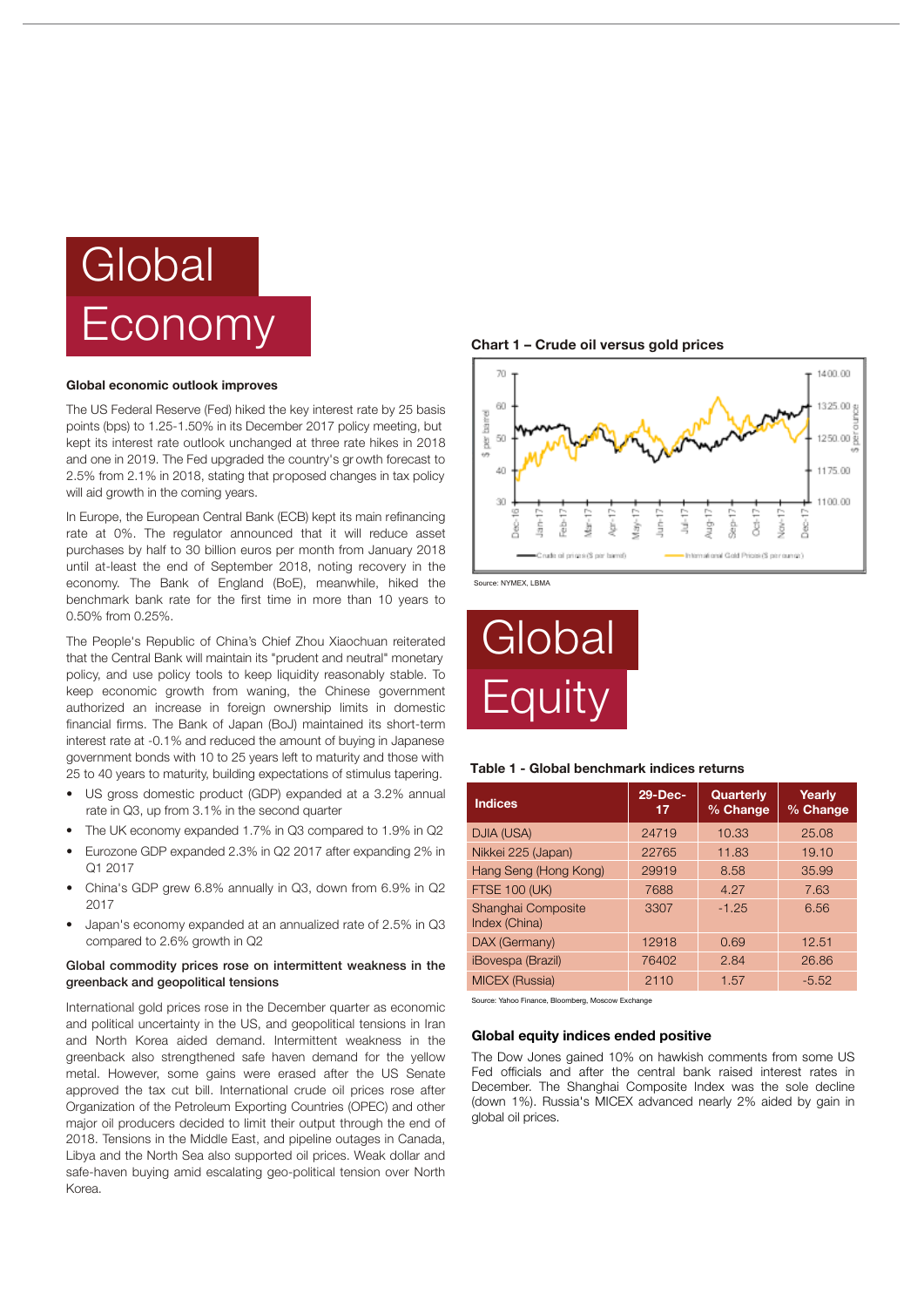

#### India's GDP recovered in the September quarter

The Indian economy staged a recovery, recording a brisk pace of growth in the September quarter, allaying fears of further drags caused by Goods and Services Tax (GST) implementation. GSTrelated developments continued to make news. Notably, the GST Council lowered rates for 177 items in the highest tax slab of 28% and proposed a two-percentage point discount in GST for consumers who make digital payments. Government officials and domestic regulators remained optimistic about future growth prospects, though some global agencies lowered India's growth forecast. Among important developments, ratings agency Moody's upgraded India's sovereign bond rating to Baa2 from Baa3 with a stable outlook, although S&P retained its sovereign rating for India at BBB- with a stable outlook.

Addressing the bad loan problem plaguing public sector lenders, the Center infused Rs 7,577 crore in six weak public sector banks (PSBs) and approved an ordinance to amend the insolvency law which will bar willful defaulters from bidding for companies going insolvent. It approved a new scheme - Mahila Shakti Kendra - to empower rural women with an outlay of Rs 3,637 crore and cleared a Rs 3,320 crore plan to boost the judicial infrastructure. Further, the government announced incentives worth Rs 8,450 crore to boost exports and employment in labour-intensive sectors and raised import duty on a range of electronic products to encourage domestic manufacturing. In addition, India withdrew its decision to raise LPG prices by Rs 4 per cylinder every month and r educed interest rates on small savings schemes by 0.2% for January-March 2018.

- schemes by 0.2% for January-March 2018.<br>• The Indian economy recorded annualized growth of 6.3% in the
- ?September quarter following 5.7% growth in the June quarter India's current account deficit was \$7.2 billion during July-September 2017, which is 1.2% of GDP; it was 2.5% in the previous quarter

# Indian **Equity**

#### Table 2 - Indian benchmark indices returns

| <b>Sector Indices</b>         | 29-Dec-17 | Quarterly<br>% Change | Yearly<br>% Change |
|-------------------------------|-----------|-----------------------|--------------------|
| NIFTY <sub>50</sub>           | 10531     | 7.58                  | 28.65              |
| <b>S&amp;P BSE Sensex</b>     | 34057     | 8.86                  | 27.91              |
| S&P BSE CD                    | 22689     | 29.25                 | 101.92             |
| <b>S&amp;P BSE Realty</b>     | 2608      | 26.28                 | 106.36             |
| <b>S&amp;P BSE IT</b>         | 11278     | 13.38                 | 10.83              |
| S&P BSE CG                    | 19134     | 11.42                 | 40.03              |
| <b>S&amp;P BSE Auto</b>       | 26751     | 10.63                 | 32.06              |
| <b>S&amp;P BSE Metal</b>      | 14939     | 10.14                 | 47.78              |
| <b>S&amp;P BSE Healthcare</b> | 14799     | 9.72                  | 0.49               |
| S&P BSE Oil & Gas             | 16283     | 9.71                  | 34.00              |
| S&P BSE FMCG                  | 10695     | 9.44                  | 31.54              |
| <b>S&amp;P BSE Power</b>      | 2382      | 7.95                  | 19.83              |
| <b>S&amp;P BSE BANKEX</b>     | 28857     | 6.78                  | 39.08              |

Source: BSE, NSE

#### Indian equities up on Center's proposed reforms

Indian equities recorded strong gains in the December quarter, with the benchmarks Nifty 50 and S&P BSE Sensex rising 8% and 9%, respectively. Sentiment was aided by the Center's proposed Rs 6.92 lakh crore infrastructure spending plan and Rs 2.11 lakh crore recapitalization plan for PSBs. An improvement in India's 'Ease of Doing Business' rankings and credit rating agency Moody's upgrade of India's sovereign bond rating for the first time in 14 years gave stocks a shot in the arm. Stocks gained momentum following the victory of the ruling party in the Gujarat and Himachal Pradesh assembly elections. A recovery in India's domestic GDP in the second quarter and the passage of the US taxdeduction bill gave investors more reason to cheer.

Further gains were erased owing to political uncertainty in Europe. Renewed geopolitical tensions after North Korea's missile test in November-end and sell-off in Chinese equities amid crackdown on shadow banking in that country triggered some outflows. On the home front, rising anxiety about the government not being able to meet its fiscal deficit target for 2017-18, particularly after it announced it would borrow Rs 50,000 crore more through long-term securities from the markets over and above the budget estimate of Rs 5.80 lakh crore for 2017-18, pulled equities down. Weakness in inflation and industrial output data also chipped off some gains.

- S&P BSE Consumer Durables gained 29% on account of festive demand
- S&P BSE Realty index (up 26%) was aided by the Cabinet's decision to increase the carpet area of houses under Pradhan Mantri Awas Yojana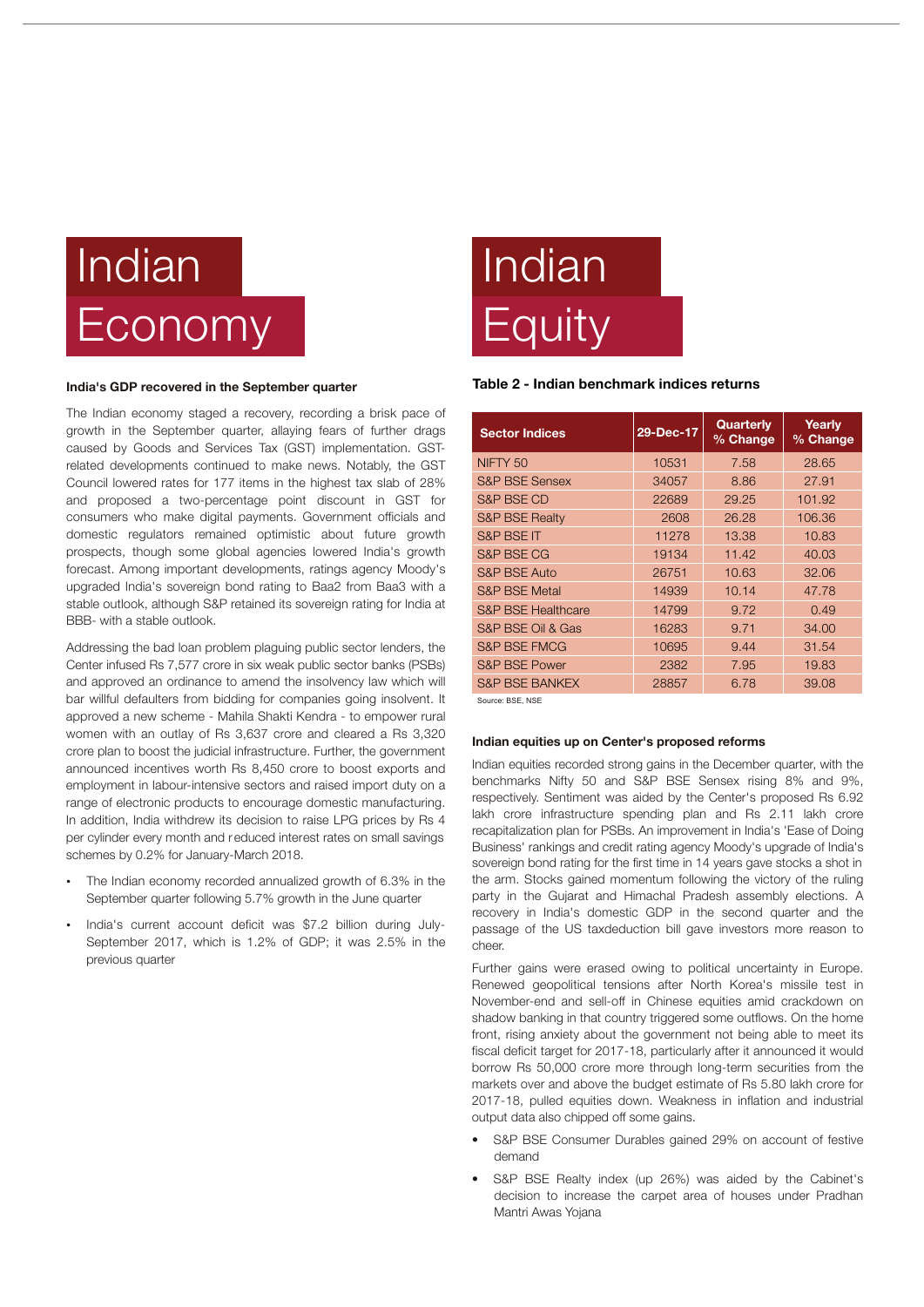- prices S&P BSE Metal Index rose over 10% tracking gains in global metal
- S&P BSE Healthcare index (up 10%) advanced on intermittent buying among pharma counters and on hopes of faster drug approvals by the US FDA
- FIIs sold Rs 27,753 crore in Indian equities in the December quarter vis-à-vis net sales of Rs 38,501 crore in the previous quarter

#### Equity Outlook

The Indian equity market remained nonchalant about hiccups witnessed due to demonetization and GST and was indeed one of the best performing emerging markets, generating a return in excess of 28%. Positive global market sentiment and robust domestic fund flows have supported markets during this year. Over medium to long term, we believe that equity markets are poised to do well, as economic growth picks up. We are in the up cycle of corporate earnings growth and earnings are likely to grow in double digits annually over next few years, hence valuation multiples could r emain at a premium for now. While we may not rule out a correction in the market in near term, Indian equity markets are still attractive for a long term investor as the impact of structural r eforms initiated by the current government will begin to show results in the next few years.





Chart 3 - Domestic yield curve movement

#### Source: CRISIL Fixed Income database

#### Gilts fell on Center's additional borrowing plans

Government bond prices plunged in the December quarter, with yield of the 10-year benchmark 6.79% 2027 paper settling at 7.33% on December 29, 2017 as against 6.66% on September 29, 2017. The following events impacted sentiment for bonds:

- Rise in domestic inflation weighed on prices.
- Gilts declined further owing to Standard and Poor's (S&P) retaining India's sovereign debt rating
- Caution ahead of the release of the October-March borrowing calendar. Later the government said it plans to borrow ₹2.08 Lakh Cr. from the market in the second half of FY18, reiterating its commitment to meet the fiscal deficit target of 3.2% of GDP
- The US Fed raised the key interest rate as expected in its December meeting, but did not hint at more aggressive future
- ?increase in interest rates Moody's Investors Service upgraded India's local and foreign currency issuer rating to Baa2 from Baa3

#### Among regulatory developments:

- The RBI raised its inflation projection to 4.2-4.6% for the second half of the current fiscal owing to firming global oil prices and uncertainty on kharif farm output
- The Central Bank reduced the held-to-maturity (HTM) limit and the statutory liquidity ratio (SLR). It r educed SLR by 0.5% to 19.5% and cut the ceiling on SLR securities under HTM from 20.25% to 19.50% of banks' NDTL in a phased manner
- FIIs continued to be net buyers in the December quarter with net purchase of Rs 18,945 crore compared with net purchases of Rs Indian 35,663 crore in the preceding quarter

#### Debt Outlook

The recent surge in 10-year G-sec bond yields reflect the bond markets' concerns about higher inflation prints over the ensuing months and upside risks to the same, and higher fiscal deficit and government borrowing on sluggish GST revenues. Nonetheless, going forward, the Indian economy is slated to show a positive pick up in terms of GDP growth, and credit growth, along with resolution of long pending asset quality issues of banks and resumption of private investment. Which will augur well for the debt markets.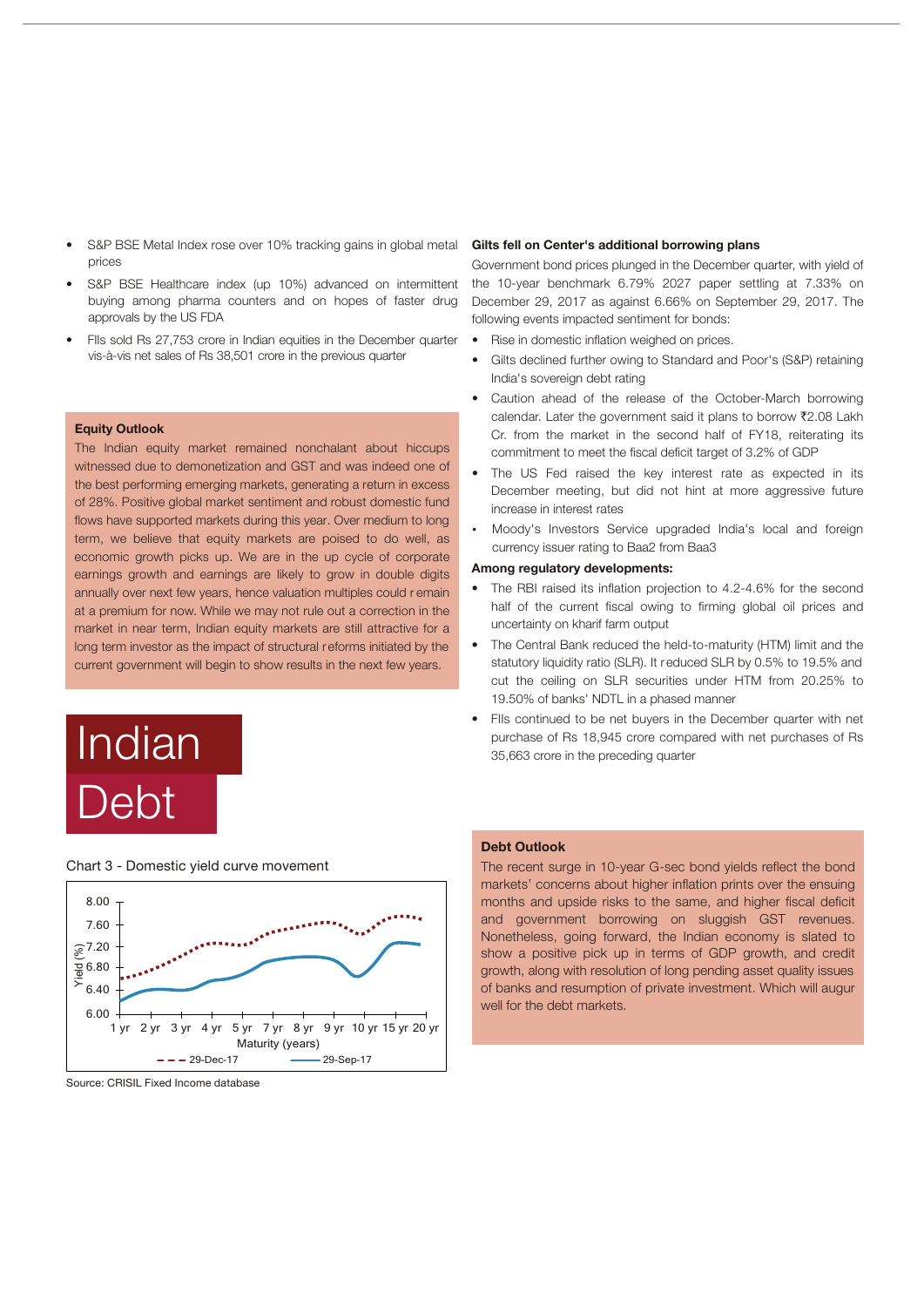|                   | PERFORMANCE AT A GLANCE |                              |                                |                             |                                  |                                |                              |                    |                                |                                |                        |                                |             |
|-------------------|-------------------------|------------------------------|--------------------------------|-----------------------------|----------------------------------|--------------------------------|------------------------------|--------------------|--------------------------------|--------------------------------|------------------------|--------------------------------|-------------|
|                   |                         |                              |                                |                             |                                  |                                |                              |                    |                                |                                |                        |                                |             |
|                   |                         | <b>Future Secure</b>         |                                |                             |                                  | <b>Future Income</b>           |                              |                    | <b>Future Balance</b>          |                                | <b>Future Maximise</b> |                                |             |
| <b>INDIVIDUAL</b> | Absolute<br>Return      |                              | Simple<br><b>Annual Return</b> | <b>CAGR</b>                 | Absolute<br>Return               | Simple<br><b>Annual Return</b> | <b>CAGR</b>                  | Absolute<br>Return | Simple<br>Annual Return        | CAGR                           | Absolute<br>Return     | Simple<br><b>Annual Return</b> | <b>CAGR</b> |
| Since Inception   | 120.4144%               |                              | 12.95%                         | 8.81%                       | 142.75%                          | 15.35%                         | 9.86%                        | 107.94%            | 11.60%                         | 8.28%                          | 135.22%                | 14.54%                         | 9.82%       |
|                   |                         |                              |                                |                             |                                  |                                |                              |                    |                                |                                |                        |                                |             |
|                   |                         | <b>Future Pension Secure</b> |                                |                             |                                  | <b>Future Pension Balance</b>  |                              |                    | <b>Future Pension Growth</b>   |                                |                        | <b>Future Pension Active</b>   |             |
| <b>INDIVIDUAL</b> | Absolute<br>Return      |                              | Simple Annual<br>Return        | CAGR                        | Absolute<br>Return               | Simple Annual<br>Return        | <b>CAGR</b>                  | Absolute<br>Return | Simple Annual<br>Return        | CAGR                           | Absolute<br>Return     | <b>Simple Annual</b><br>Return | <b>CAGR</b> |
| Since Inception   | 144.03%                 |                              | 15.88%                         | 10.18%                      | 150.81%                          | 16.63%                         | 10.57%                       | 192.45%            | 21.22%                         | 12.66%                         | 234.83%                | 25.90%                         | 14.47%      |
|                   |                         |                              |                                |                             |                                  |                                |                              |                    |                                |                                |                        |                                |             |
|                   |                         |                              |                                |                             |                                  |                                | <b>Future Dynamic Growth</b> |                    |                                |                                |                        |                                |             |
|                   |                         |                              |                                |                             | <b>INDIVIDUAL</b>                | Absolute<br>Return             | Simple<br>Annual Return      | <b>CAGR</b>        |                                |                                |                        |                                |             |
|                   |                         |                              |                                |                             | Since Inception                  | 93.86%                         | 11.63%                       | 8.85%              |                                |                                |                        |                                |             |
|                   |                         |                              |                                |                             |                                  |                                |                              |                    |                                |                                |                        |                                |             |
|                   |                         |                              |                                |                             | <b>Future NAV Guarantee Fund</b> |                                |                              |                    |                                |                                |                        |                                |             |
|                   |                         | <b>INDIVIDUAL</b>            |                                | Absolute<br>Return          | Simple<br>Annual Return          | CAGR                           |                              |                    | Highest NAV Guaranteed 15.5045 |                                |                        |                                |             |
|                   |                         | Absolute Return              |                                | 53.51%                      | 7.13%                            | 5.88%                          |                              |                    |                                |                                |                        |                                |             |
|                   |                         |                              |                                |                             |                                  |                                |                              |                    |                                |                                |                        |                                |             |
|                   |                         |                              |                                |                             | <b>Future Apex</b>               |                                |                              |                    |                                | <b>Future Opportunity Fund</b> |                        |                                |             |
|                   |                         | <b>INDIVIDUAL</b>            |                                | Absolute<br>Return          | Simple<br><b>Annual Return</b>   | CAGR                           | <b>INDIVIDUAL</b>            |                    | Absolute<br>Return             | Simple<br><b>Annual Return</b> | <b>CAGR</b>            |                                |             |
|                   |                         | Since Inception              |                                | 105.28%                     | 13.25%                           | 9.76%                          |                              | Since Inception    | 70.42%                         | 9.75%                          | 8.00%                  |                                |             |
|                   |                         |                              |                                |                             |                                  |                                |                              |                    |                                |                                |                        |                                |             |
|                   |                         |                              |                                | <b>Future Group Balance</b> |                                  |                                | <b>Future Group Maximise</b> |                    |                                |                                |                        |                                |             |
|                   |                         |                              |                                | Group                       | Absolute<br>Return               | Simple<br><b>Annual Return</b> | <b>CAGR</b>                  | Absolute<br>Return | Simple<br><b>Annual Return</b> | <b>CAGR</b>                    |                        |                                |             |
|                   |                         |                              |                                | Since Inception             | 96.48%                           | 12.36%                         | 9.05%                        | 108.88%            | 12.84%                         | 9.20%                          |                        |                                |             |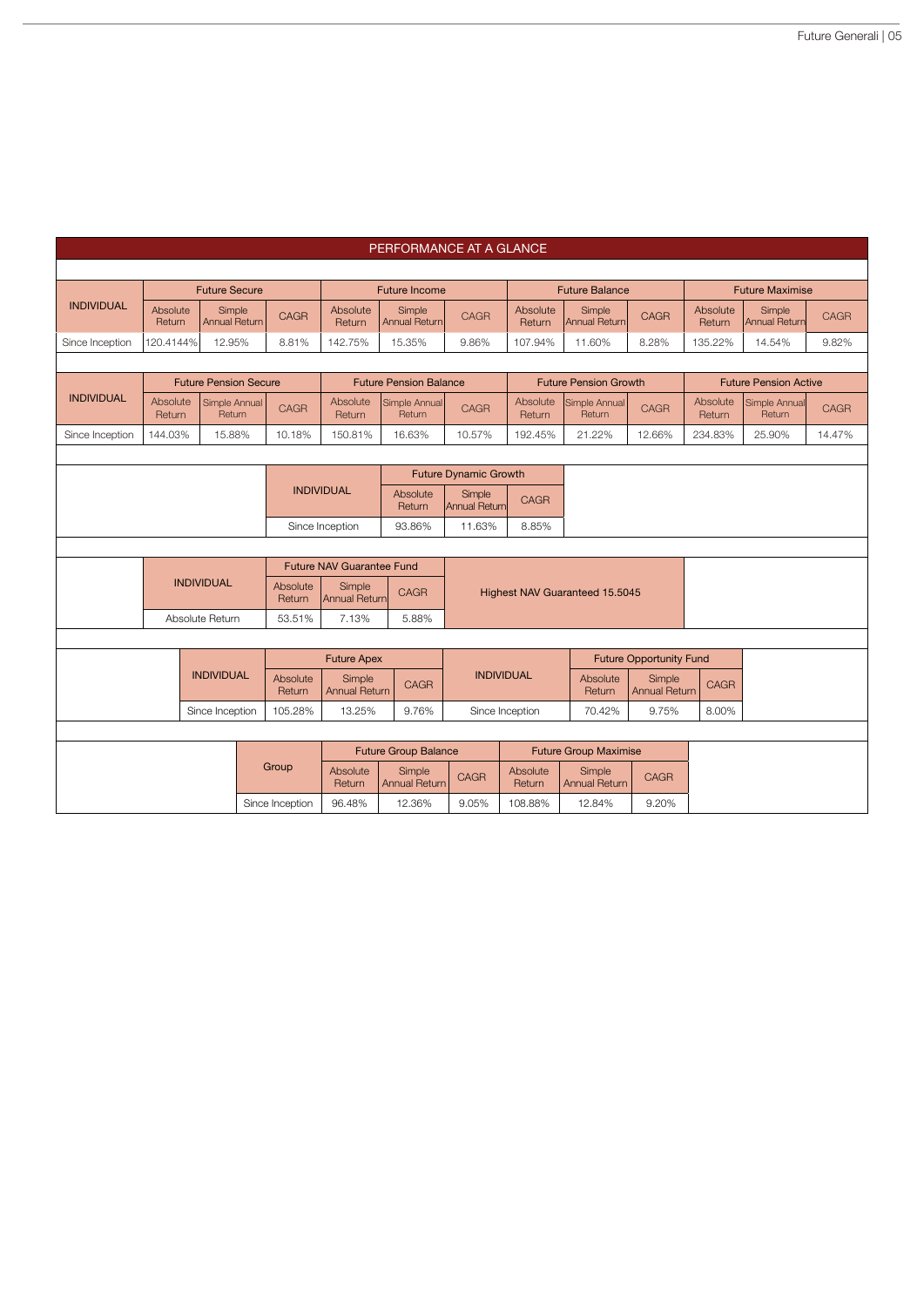## FUTURE APEX FUND SFIN NO. ULIF010231209FUTUREAPEX133

PORT<sub>1</sub>

ABOUT THE FUND

#### **OBJECTIVE**

To provide potentially high returns to unit holders by investing primarily in equities to target growth in capital value of assets. The Fund will also invest, to a certain extent, in govt. securities, corporate bonds and money market instruments. The risk profile of the Fund is high.

#### FUND MANAGER DETAILS Equity Debt Hybrid Nirai Kumar 4 3 7 Fund Manager No. of Funds Managed

 $\vert$  Biswarup Mohapatra  $\vert$  4  $\vert$  -  $\vert$  7

| <b>ASSET ALLOCATION</b>              |          |         |          | Sun Pharmaceutica<br>TATA Motors Ltd. |
|--------------------------------------|----------|---------|----------|---------------------------------------|
| Composition                          | Min.     | Max.    | Actual   | <b>Hindustan Unilever</b>             |
|                                      | $0.00\%$ | 40.00%  | $0.00\%$ | Oil & Natural Gas C                   |
| <b>Fixed Interest</b><br>Investments |          |         |          | IndusInd Bank Ltd.                    |
|                                      |          |         |          | <b>ICICI Bank Ltd.</b>                |
| Money Market<br>and Cash             | $0.00\%$ | 50.00%  | 8.79%    | Hero MotoCorp Lto                     |
|                                      |          |         |          | Yes Bank Ltd.                         |
| Equity                               | 50.00%   | 100.00% | 91.21%   | Bharti Airtel Ltd.                    |

| <b>RISK RETURN PROFILE</b> |      |
|----------------------------|------|
| <b>Risk</b>                | Hiah |
| Return                     | High |

#### DATE OF INCEPTION

23rd December 2009

#### FUND PERFORMANCE as on 31st Dec 2017

Returns since publication of NAV

| Absolute Return      | 111.22% |
|----------------------|---------|
| Simple Annual Return | 13.85%  |
| <b>CAGR Return</b>   | 9.76%   |

#### NAV as on 31st Dec 2017

21.12245

AUM as on 31st Dec 2017 (Rs. In Lakhs)

2,128.33

#### ASSET ALLOCATION



| PORTFOLIO AS ON 31st DEC 2017         |                 |                                           |
|---------------------------------------|-----------------|-------------------------------------------|
| <b>SECURITIES</b>                     | <b>HOLDINGS</b> | <b>SECTORAL ALLOCATION</b>                |
| MONEY MARKET INSTRUMENTS & NCA        | 8.79%           |                                           |
| <b>SECURITIES</b>                     | <b>HOLDINGS</b> | <b>BFSI</b>                               |
| <b>EQUITY</b>                         | 91.21%          | 22.75%                                    |
| Kotak Mahindra MF - Kotak Banking ETF | 5.35%           | <b>Chemical Products</b>                  |
| <b>HDFC Bank Ltd.</b>                 | 4.74%           | 4.38%                                     |
| HDFC Ltd.                             | 4.58%           | <b>Civil Engineering</b>                  |
| ITC Ltd.                              | 4.55%           | 3.64%                                     |
| Reliance Industries Ltd.              | 4.36%           | Coke & Refined Petroleum                  |
| Infosys Technologies Ltd.             | 4.33%           | 5.74%                                     |
| Larsen & Toubro Ltd.                  | 3.64%           | <b>Computer Programming</b>               |
| Maruti Suzuki India Ltd.              | 2.74%           | 7.93%                                     |
| TATA Consultancy Services Ltd.        | 2.67%           | Infrastructure & Housing                  |
| State Bank of India                   | 2.24%           |                                           |
| Sun Pharmaceuticals Industries Ltd.   | 2.15%           | 6.42%                                     |
| TATA Motors I td.                     | 2.03%           | <b>Motor Vehicles</b>                     |
| Hindustan Unilever                    | 1.95%           | 7.92%                                     |
| Oil & Natural Gas Corporation Ltd.    | 1.91%           |                                           |
| IndusInd Bank Ltd.                    | 1.64%           | Non-metallic Minerals                     |
| <b>ICICI Bank Ltd.</b>                | 1.60%           | 3.55%                                     |
| Hero MotoCorp Ltd.                    | 1.60%           | Pharmaceuticals                           |
| Yes Bank Ltd.                         | 1.55%           |                                           |
| Bharti Airtel Ltd.                    | 1.54%           | 5.53%                                     |
| Hindalco Industries Ltd.              | 1.53%           | Tobacco                                   |
| Lupin Ltd.                            | 1.50%           | 4.55%                                     |
| Asian Paints Ltd.                     | 1.43%           |                                           |
| Indian Oil Corporation Ltd.           | 1.38%           | Other                                     |
| Mahindra and Mahindra Ltd.            | 1.38%           | 27.58%                                    |
| Power Finance Corporation Ltd.        | 1.35%           |                                           |
| Other                                 | 27.47%          |                                           |
|                                       |                 | <b>BENCHMARK COMPARISON (CAGR RETURN)</b> |

## 8.33%

15.96%

28.65%

25.91%

10.61%

9.76%

2.97% 2.90%

15.12%

9.35%

Since Inception 3 Year 2 Year 1 Year 6 Months 1 Month



Benchmark: CNX Nifty

9.76%

0.00% 5.00% 10.00% 15.00% 20.00% 25.00% 30.00% 35.00%

9.76%



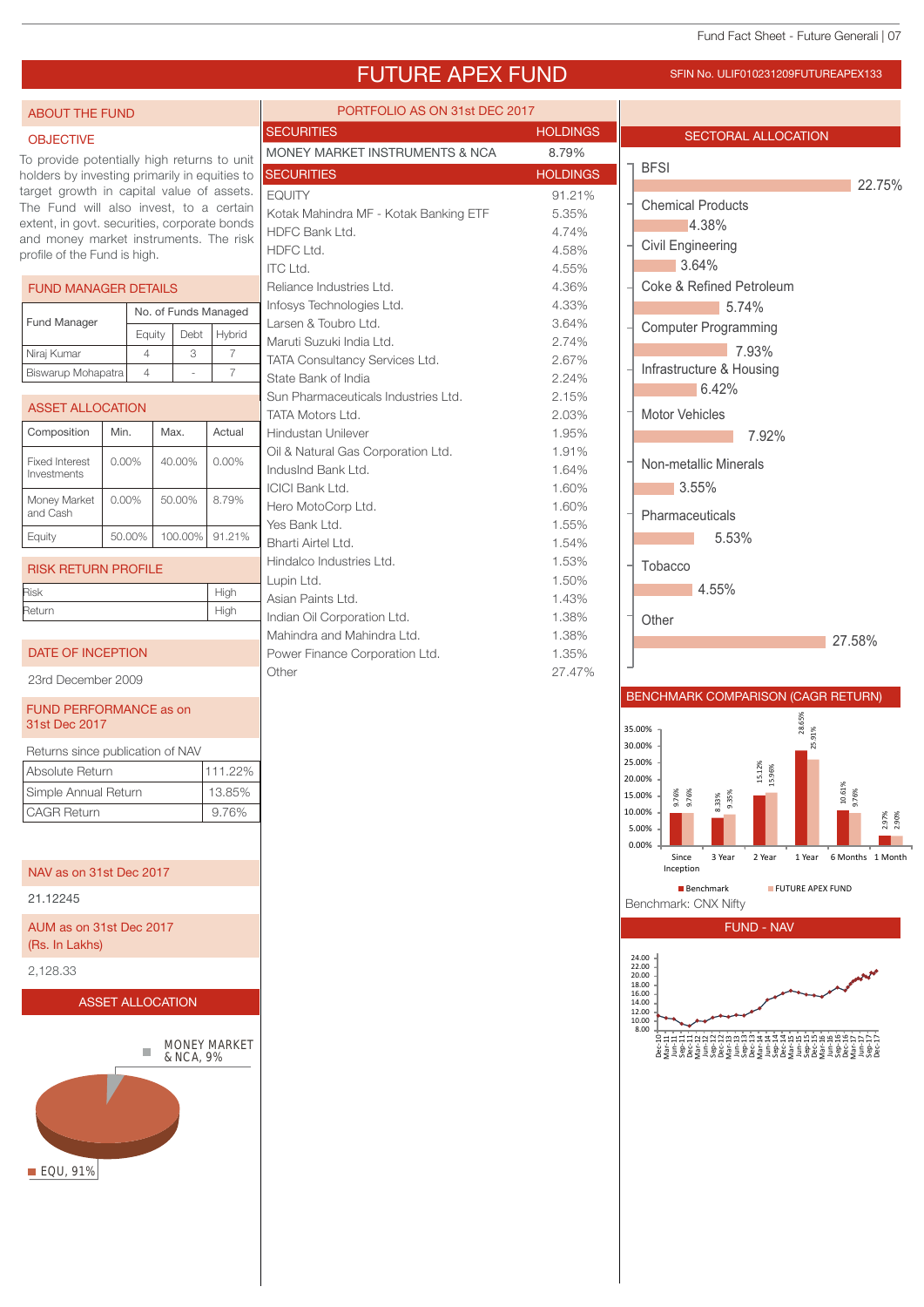## FUTURE OPPORTUNITY FUND SFIN NO. ULIF012090910FUTOPPORTU133

PORTFOLIO AS ON 31st DEC 2017

#### **OBJECTIVE**

ABOUT THE FUND

To generate capital appreciation & provide long term growth opportunities by investing in a portfolio predominantly of equity & equity-related instruments generally in S & P CNX Nifty stocks and to generate consistent returns by investing in debt & money market instruments. The risk profile of the Fund is high.

#### FUND MANAGER DETAILS

| <b>Fund Manager</b> | No. of Funds Managed |      |        |  |  |
|---------------------|----------------------|------|--------|--|--|
|                     | Equity               | Debt | Hybrid |  |  |
| Niraj Kumar         |                      | 3    |        |  |  |
| Biswarup Mohapatra  |                      |      |        |  |  |

| ASSET ALLOCATION |  |  |
|------------------|--|--|
|                  |  |  |

| Composition                   | Min.     | Max.    | Actual |
|-------------------------------|----------|---------|--------|
| Fixed Interest<br>Investments | $0.00\%$ | 15.00%  | 0.00%  |
| Money Market<br>and Cash      | $0.00\%$ | 20.00%  | 2.06%  |
| Equity                        | 80.00%   | 100.00% | 97.94% |

| <b>RISK RETURN PROFILE</b> |      |
|----------------------------|------|
| <b>Risk</b>                | High |
| Return                     | High |

#### DATE OF INCEPTION

9th September 2010

#### FUND PERFORMANCE AS ON 31st DEC 2017

Returns since publication of NAV

| Absolute Return         | 75.41% |
|-------------------------|--------|
| Simple Annual<br>Return | 10.32% |
| <b>CAGR Return</b>      | 8.00%  |

#### NAV AS ON 31st DEC 2017

17.5406

AUM AS ON 31st DEC 2017 (Rs. In Lakhs)

10,736.02



MONEY MARKET  $\mathbb{R}^n$ 



| <b>SECURITIES</b>                     | <b>HOLDINGS</b> |
|---------------------------------------|-----------------|
| MONEY MARKET INSTRUMENTS & NCA        | 2.06%           |
| <b>SECURITIES</b>                     | <b>HOLDINGS</b> |
| <b>EQUITY</b>                         | 97.94%          |
| HDFC Bank Ltd.                        | 5.51%           |
| Kotak Mahindra MF - Kotak Banking ETF | 5.11%           |
| ITC Ltd.                              | 5.06%           |
| HDFC Ltd.                             | 4.99%           |
| Reliance Industries Ltd.              | 4.79%           |
| Infosys Technologies Ltd.             | 4.70%           |
| Larsen & Toubro Ltd.                  | 4.03%           |
| Maruti Suzuki India I td.             | 3.01%           |
| <b>TATA Consultancy Services Ltd.</b> | 2.85%           |
| State Bank of India                   | 2.44%           |
| Sun Pharmaceuticals Industries Ltd.   | 2.39%           |
| <b>TATA Motors Ltd.</b>               | 2.36%           |
| Hindustan Unilever                    | 2.21%           |
| Oil & Natural Gas Corporation Ltd.    | 2.08%           |
| <b>ICICI Bank Ltd.</b>                | 1.89%           |
| IndusInd Bank Ltd.                    | 1.79%           |
| Hero MotoCorp Ltd.                    | 1.75%           |
| Hindalco Industries Ltd.              | 1.70%           |
| Lupin Ltd.                            | 1.61%           |
| Asian Paints Ltd.                     | 1.61%           |
| Yes Bank Ltd.                         | 1.61%           |
| Power Finance Corporation Ltd.        | 1.53%           |
| Indian Oil Corporation Ltd.           | 1.52%           |
| Mahindra and Mahindra Ltd.            | 1.49%           |
| Bharti Airtel Ltd.                    | 1.47%           |
| Other                                 | 28.44%          |

|        | SECTORAL ALLOCATION                                                 |                     |  |  |  |  |  |  |  |
|--------|---------------------------------------------------------------------|---------------------|--|--|--|--|--|--|--|
|        |                                                                     |                     |  |  |  |  |  |  |  |
|        |                                                                     | 24.40%              |  |  |  |  |  |  |  |
|        | <b>BFSI</b>                                                         |                     |  |  |  |  |  |  |  |
|        | 4.90%                                                               |                     |  |  |  |  |  |  |  |
|        | <b>Chemical Products</b>                                            |                     |  |  |  |  |  |  |  |
|        | 4.03%<br>Civil Engineering                                          |                     |  |  |  |  |  |  |  |
|        | 6.30%                                                               |                     |  |  |  |  |  |  |  |
|        | <b>Coke &amp; Refined Petroleum</b>                                 |                     |  |  |  |  |  |  |  |
|        | 8.57%                                                               |                     |  |  |  |  |  |  |  |
|        | <b>Computer Programming</b>                                         |                     |  |  |  |  |  |  |  |
|        | 6.75%                                                               |                     |  |  |  |  |  |  |  |
|        | Infrastructure & Housing<br>8.82%                                   |                     |  |  |  |  |  |  |  |
|        | <b>Motor Vehicles</b>                                               |                     |  |  |  |  |  |  |  |
|        | 3.93%                                                               |                     |  |  |  |  |  |  |  |
|        | Non-metallic Minerals                                               |                     |  |  |  |  |  |  |  |
|        | 6.12%                                                               |                     |  |  |  |  |  |  |  |
|        | Pharmaceuticals                                                     |                     |  |  |  |  |  |  |  |
|        | 5.06%<br>Tobacco                                                    |                     |  |  |  |  |  |  |  |
|        |                                                                     | 21.11%              |  |  |  |  |  |  |  |
|        | Other                                                               |                     |  |  |  |  |  |  |  |
|        | BENCHMARK COMPARISON (CAGR RETURN)                                  |                     |  |  |  |  |  |  |  |
|        |                                                                     |                     |  |  |  |  |  |  |  |
| 35.00% | 28.65%<br>25.73%<br>30.00%                                          |                     |  |  |  |  |  |  |  |
|        | 25.00%<br>15.12%<br>15.51%                                          |                     |  |  |  |  |  |  |  |
|        | 20.00%<br>15.00%<br>8.61%<br>3.00%<br>8.33%<br>3.31%                | 10.61%<br>1,69%     |  |  |  |  |  |  |  |
|        | 10.00%<br>5.00%                                                     | .93%                |  |  |  |  |  |  |  |
|        | 0.00%                                                               |                     |  |  |  |  |  |  |  |
|        | 3 Year<br>2 Year<br>1 Year<br>Since<br>Inception                    | 6 Months<br>1 Month |  |  |  |  |  |  |  |
|        | FUTURE OPPORTUNITY FUND<br><b>Benchmark</b><br>Benchmark: CNX Nifty |                     |  |  |  |  |  |  |  |
|        | <b>FUND - NAV</b>                                                   |                     |  |  |  |  |  |  |  |
|        |                                                                     |                     |  |  |  |  |  |  |  |

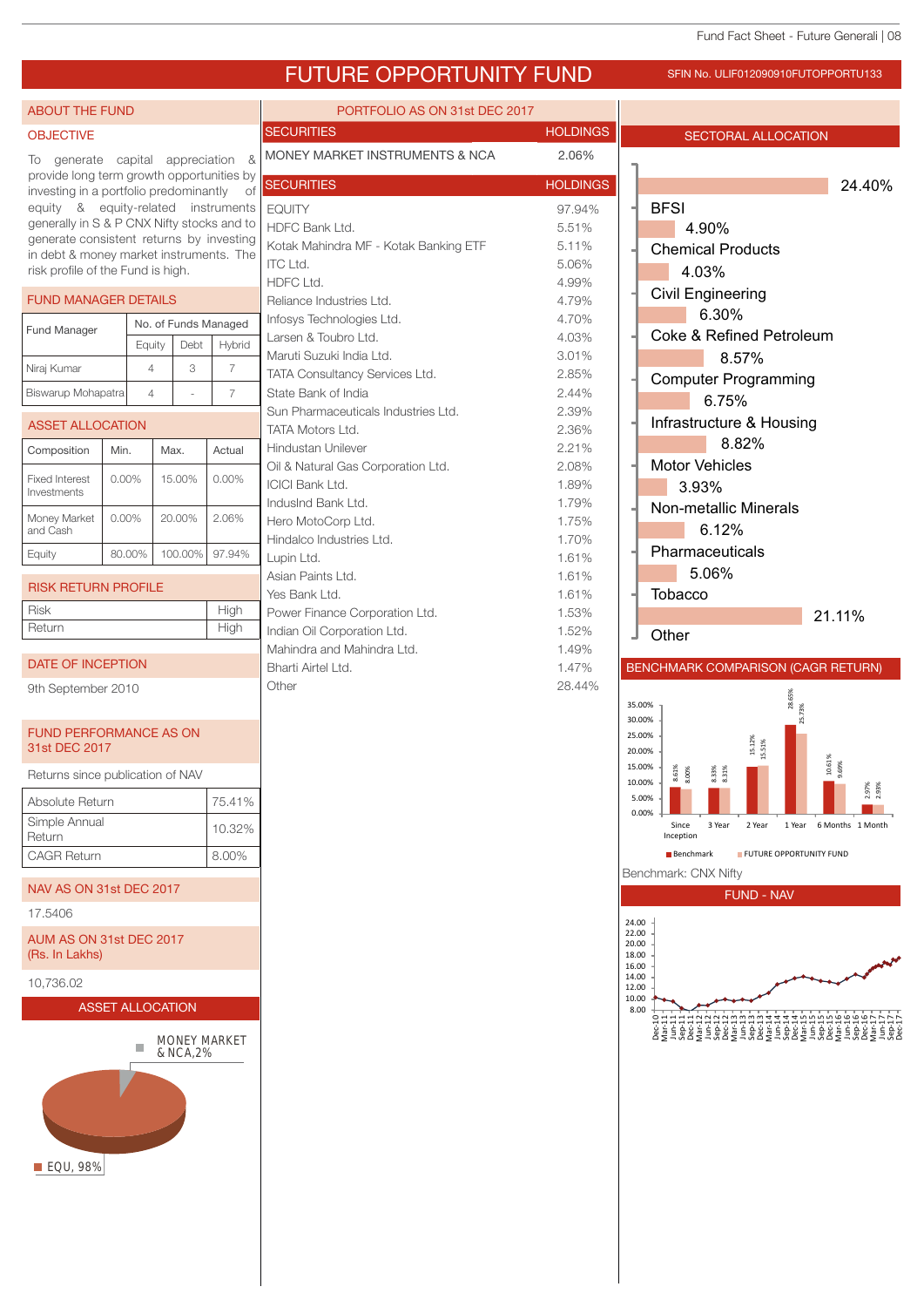

■ EQU, 97%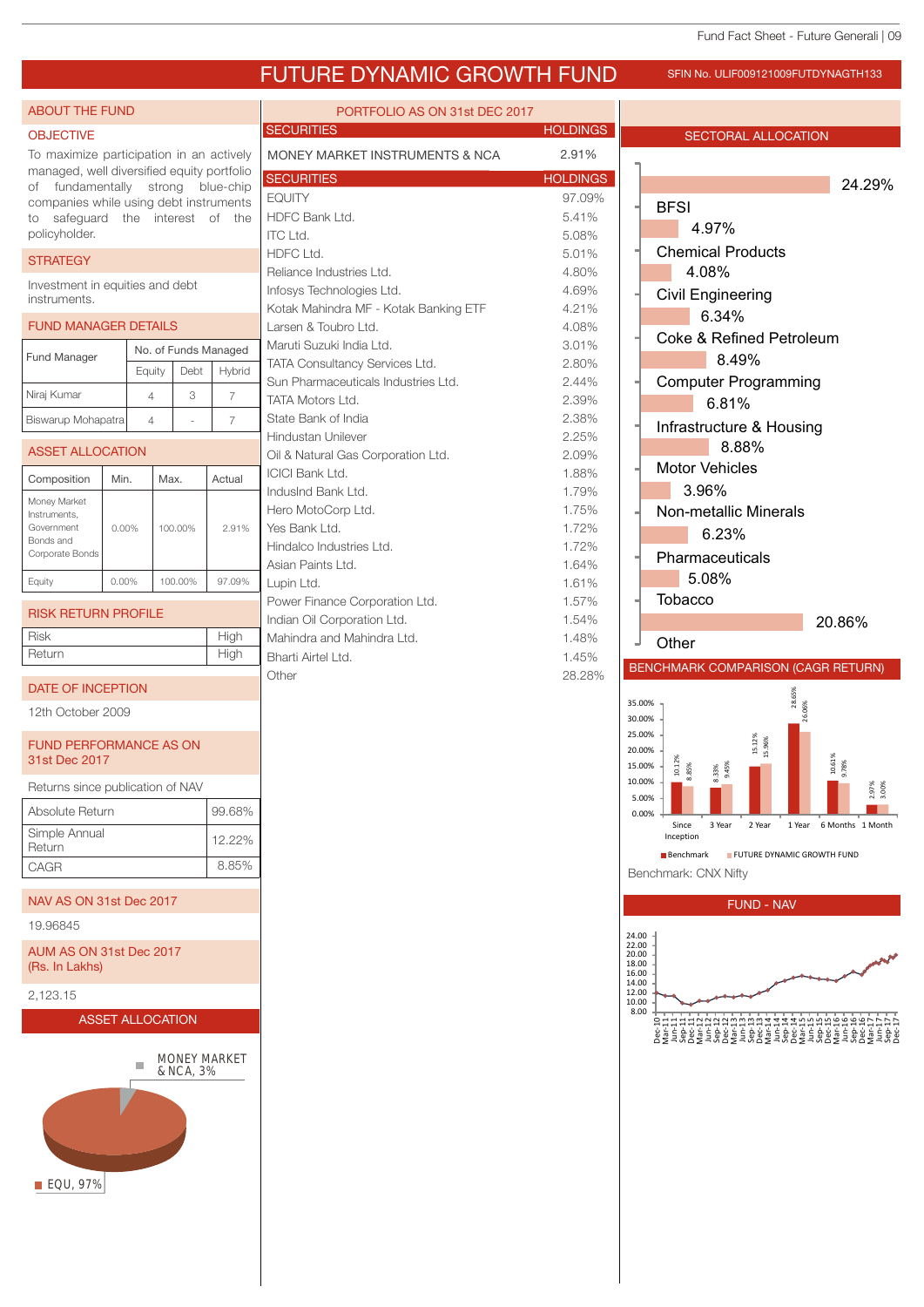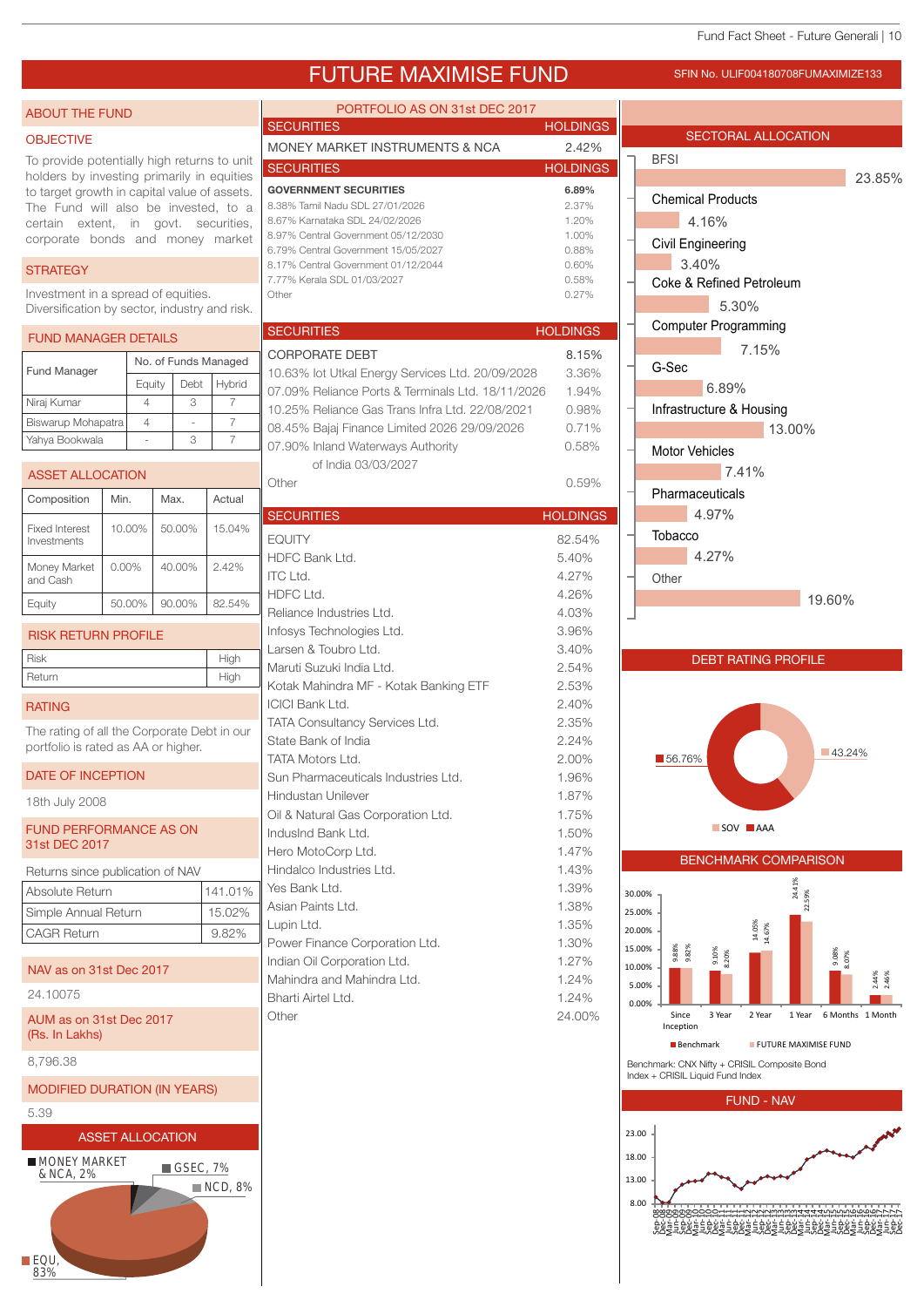

Bharti Airtel Ltd. 6.82% Other 15.92%

- MODIFIED DURATION (IN YEARS)
- 4.91

21.1016

8,383.15

RATING

and Cash

Investments

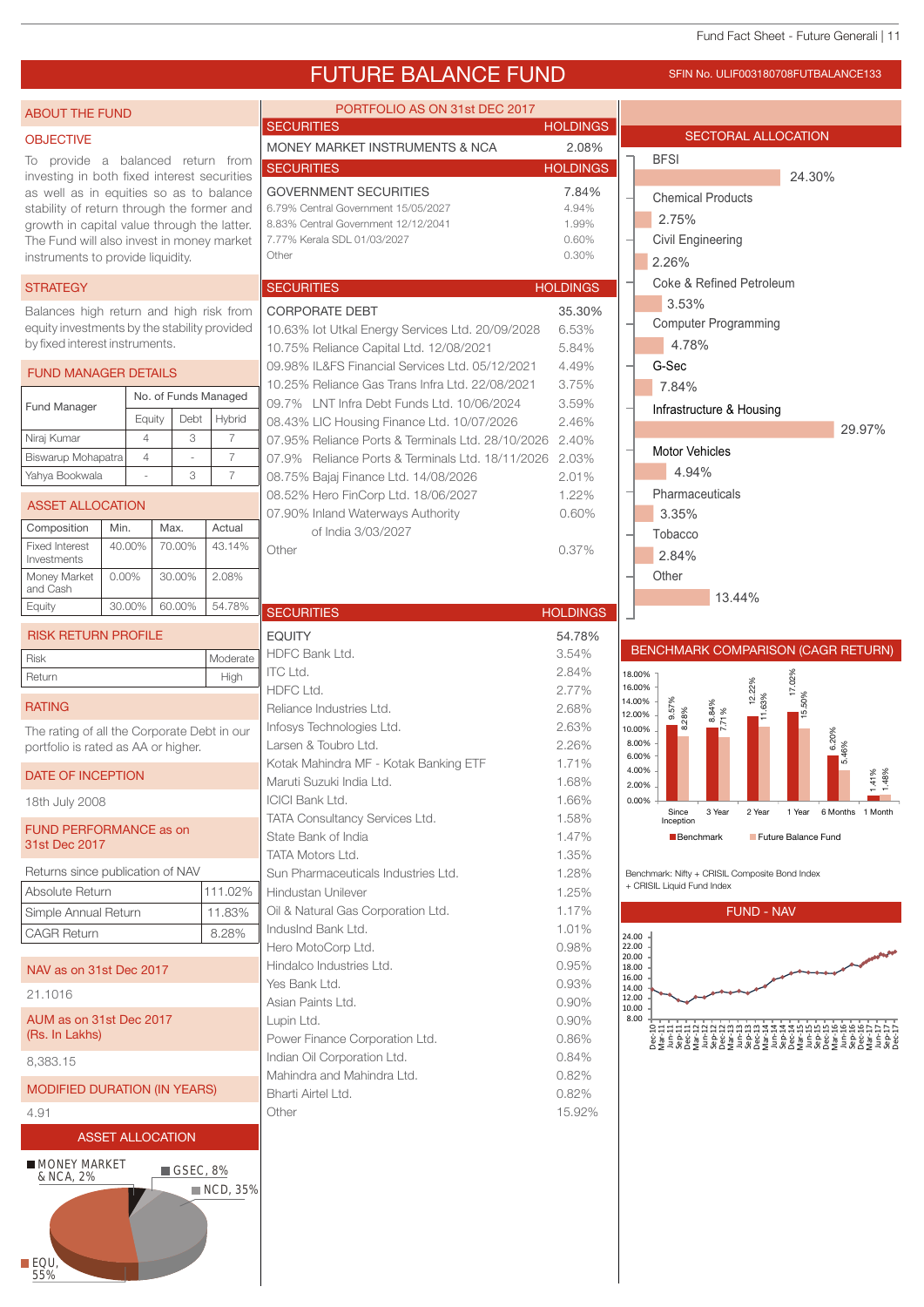## FUTURE NAV GUARANTEE FUND SFIN NO. ULIF011180510NAVGUARANT133

| <b>ABOUT THE FUND</b>                       |                         |                | PORTFOLIO AS ON 31st Dec 2017 |                      |                                                                    |                 |                                        |
|---------------------------------------------|-------------------------|----------------|-------------------------------|----------------------|--------------------------------------------------------------------|-----------------|----------------------------------------|
| <b>OBJECTIVE</b>                            |                         |                |                               |                      | <b>SECURITIES</b>                                                  | <b>HOLDINGS</b> | <b>SECTORAL ALLOCATION</b>             |
| provide capital protection and<br>To        |                         |                |                               |                      | MONEY MARKET INSTRUMENTS & NCA                                     | 9.27%           |                                        |
| optimum returns based on a model            |                         |                |                               |                      | <b>SECURITIES</b>                                                  | <b>HOLDINGS</b> | <b>BFSI</b>                            |
| involving systematic asset allocation and   |                         |                |                               |                      | <b>GOVERNMENT SECURITIES</b>                                       | 35.37%          | 10.96%                                 |
| dynamic rebalancing.                        |                         |                |                               |                      | 8.72% Andhra Pradesh SDL 06/02/2023                                | 11.98%          | <b>Chemical Products</b>               |
| <b>FUND MANAGER DETAILS</b>                 |                         |                |                               |                      | 8.87% Tamil Nadu SDL 16/10/2024                                    | 6.06%           | 1.73%                                  |
|                                             |                         |                |                               |                      | 8.08% West Bengal SDL 25/02/2025                                   | 4.67%           | Non-metallic Minerals                  |
| Fund Manager                                |                         |                |                               | No. of Funds Managed | 8.15% Gujarat SDL 23/09/2025                                       | 4.10%           | 1.51%                                  |
|                                             |                         | Equity         | Debt                          | Hybrid               | 9.4% Madhya Pradesh SDL 30/01/2024<br>8.94% Gujarat SDL 24/09/2024 | 3.09%<br>3.04%  | Coke & Refined Petroleum               |
| Niraj Kumar                                 |                         | $\overline{4}$ | 3                             | $\overline{7}$       | 8.98% West Bengal SDL 23/07/2024                                   | 2.43%           | 2.22%                                  |
| Biswarup Mohapatra                          |                         | $\overline{4}$ |                               | $\overline{7}$       |                                                                    |                 |                                        |
| Yahya Bookwala                              |                         | ÷.             | 3                             | $\overline{7}$       |                                                                    |                 | <b>Computer Programming</b><br>3.01%   |
|                                             |                         |                |                               |                      | <b>SECURITIES</b>                                                  | <b>HOLDINGS</b> |                                        |
| <b>ASSET ALLOCATION</b>                     |                         |                |                               |                      | <b>CORPORATE DEBT</b>                                              | 21.26%          | G-Sec                                  |
| Composition                                 | Min.                    | Max.           |                               | Actual               | 08.7% HDFC Ltd. 18/05/2020                                         | 8.14%           | 35.37%                                 |
| Fixed Income                                |                         |                |                               |                      | 08.75% LIC Housing Finance Ltd. 12/02/2021                         | 5.86%           | Infrastructure & Housing               |
| including<br>Money Market                   | $0.00\%$                |                | 100.00%                       | 65.90%               | 10.25% Reliance Gas Trans Infra Ltd. 22/08/2021                    | 4.91%           | 22.83%                                 |
| Instruments                                 |                         |                |                               |                      | 08.38% Power Finance Corporation Ltd. 27/04/2020                   | 1.73%           |                                        |
| Equity                                      | $0.00\%$                |                |                               | 100.00% 34.10%       | 10.5% M&M Financial Services Ltd. 13/12/2021                       | 0.61%           | <b>Motor Vehicles</b>                  |
|                                             |                         |                |                               |                      |                                                                    |                 | 2.96%                                  |
| <b>RISK RETURN PROFILE</b>                  |                         |                |                               |                      | <b>SECURITIES</b>                                                  | <b>HOLDINGS</b> |                                        |
| <b>Risk</b>                                 |                         |                |                               | Low to medium        | <b>EQUITY</b>                                                      | 34.10%          | Pharmaceuticals                        |
| Return<br>Low to medium                     |                         |                |                               |                      | HDFC Bank Ltd.                                                     | 2.33%           | 2.01%                                  |
| <b>RATING</b>                               |                         |                |                               |                      | <b>ITC Ltd.</b>                                                    | 1.88%           | Tobacco                                |
|                                             |                         |                |                               |                      | Reliance Industries Ltd.                                           | 1.71%           |                                        |
| The rating of all the Corporate Debt in our |                         |                |                               |                      | Infosys Technologies Ltd.                                          | 1.65%           | 1.88%                                  |
| portfolio is rated as AA or higher.         |                         |                |                               |                      | Larsen & Toubro Ltd.                                               | 1.46%           | Other                                  |
| DATE OF INCEPTION                           |                         |                |                               |                      | State Bank of India                                                | 1.21%           |                                        |
|                                             |                         |                |                               |                      | HDFC Ltd.                                                          | 1.16%           | 15.53%                                 |
| 18th May 2010                               |                         |                |                               |                      | <b>ICICI Bank Ltd.</b>                                             | 1.16%           | Benchmark: CRISIL Composite Bond Index |
| <b>FUND PERFORMANCE as on</b>               |                         |                |                               |                      | Maruti Suzuki India Ltd.                                           | 1.04%           | <b>FUND - NAV</b>                      |
| 31st Dec 2017                               |                         |                |                               |                      | TATA Consultancy Services Ltd.                                     | 0.98%           |                                        |
|                                             |                         |                |                               |                      | <b>TATA Motors Ltd.</b>                                            | 0.89%           | 24.00<br>22.00                         |
| Returns since publication of NAV            |                         |                |                               |                      | Sun Pharmaceuticals Industries Ltd.                                | 0.83%           | 20.00<br>18.00                         |
| Absolute Return                             |                         |                |                               | 54.69%               | Axis Bank Ltd.                                                     | 0.80%           | 16.00<br>14.00                         |
| Simple Annual Return                        |                         |                |                               | 7.20%                | Hindustan Unilever                                                 | 0.80%           | 12.00<br>10.00                         |
| <b>CAGR Return</b>                          |                         |                |                               | 5.91%                | Oil & Natural Gas Corporation Ltd.                                 | 0.73%           | 8.00<br>8¤¤¤¤¤¤¤¤¤¤¤¤¤¤¤¤¤¤¤¤¤¤#       |
|                                             |                         |                |                               |                      | Lupin Ltd.                                                         | 0.67%           |                                        |
| <b>HIGHEST NAV GUARANTEED</b>               |                         |                |                               |                      | IndusInd Bank Ltd.                                                 | 0.64%           |                                        |
| 15.50453                                    |                         |                |                               |                      | Yes Bank Ltd.                                                      | 0.62%           |                                        |
|                                             |                         |                |                               |                      | Hero MotoCorp Ltd.                                                 | 0.61%           |                                        |
| NAV as on 31st Dec 2017                     |                         |                |                               |                      | Hindalco Industries Ltd.                                           | 0.60%           |                                        |
| 15.46872                                    |                         |                |                               |                      | Bharti Airtel Ltd.                                                 | 0.58%           |                                        |
|                                             |                         |                |                               |                      | Asian Paints Ltd.                                                  | 0.55%           |                                        |
| AUM as on 31st Dec 2017                     |                         |                | UltraTech Cement Ltd.         | 0.54%                |                                                                    |                 |                                        |
| (Rs. In Lakhs)                              |                         |                | Mahindra and Mahindra Ltd.    | 0.51%                |                                                                    |                 |                                        |
| 1,763.12                                    |                         |                | Indian Oil Corporation Ltd.   | 0.51%                |                                                                    |                 |                                        |
| <b>Modified Duration (In Years)</b>         |                         |                |                               |                      | Other                                                              | 9.64%           |                                        |
|                                             |                         |                |                               |                      |                                                                    |                 |                                        |
| 3.40                                        |                         |                |                               |                      |                                                                    |                 |                                        |
|                                             |                         |                |                               |                      |                                                                    |                 |                                        |
|                                             | <b>ASSET ALLOCATION</b> |                |                               |                      |                                                                    |                 |                                        |
|                                             |                         |                |                               |                      |                                                                    |                 |                                        |
|                                             |                         |                | Money Market &                |                      |                                                                    |                 |                                        |

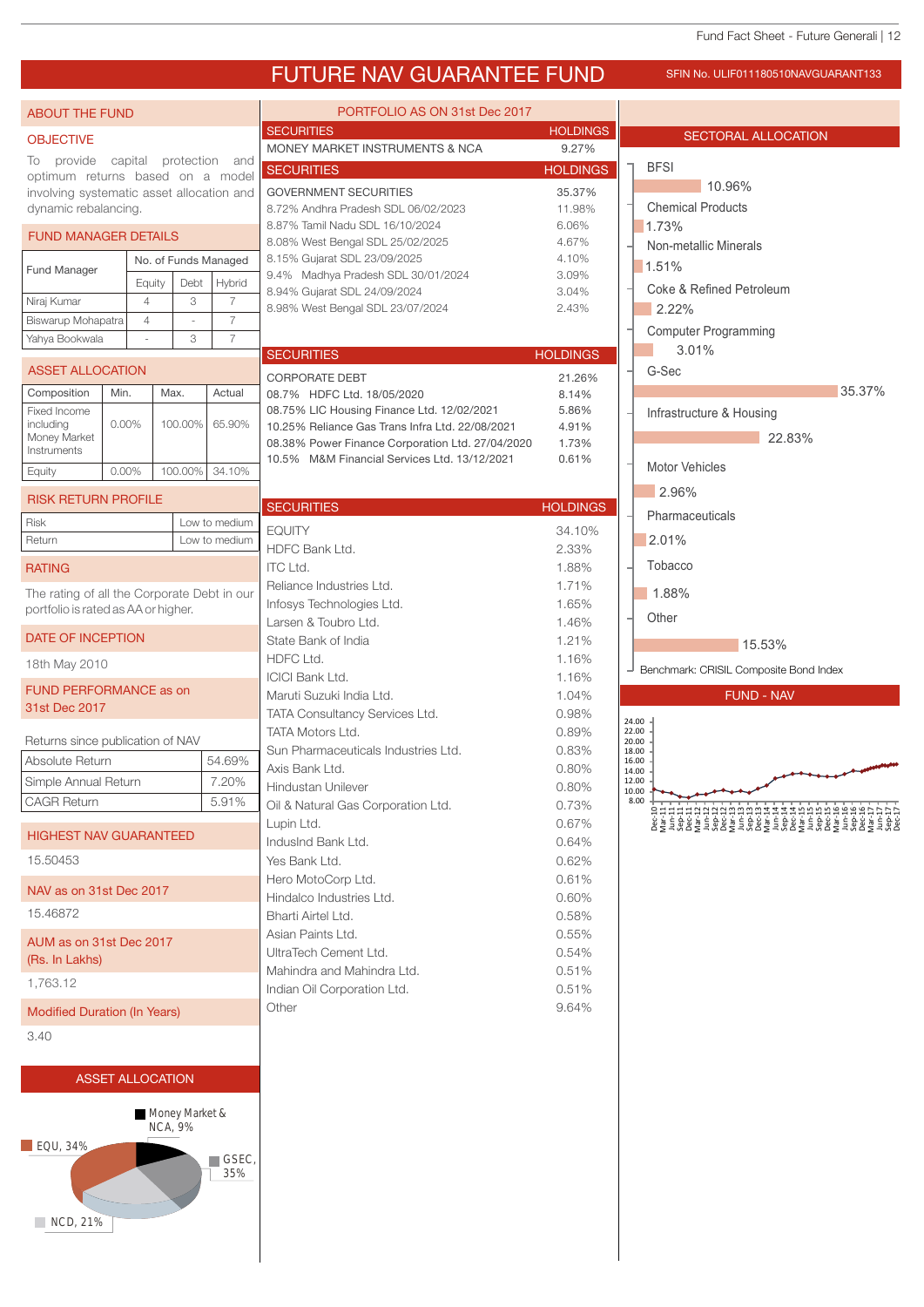## FUTURE INCOME FUND SFIN NO. ULIF002180708FUTUINCOME133

#### ABOUT THE FUND

#### **OBJECTIVE**

To provide stable returns by investing in assets of relatively low to moderate level of risk. The interest credited will be a major component of the Fund's return. The Fund will invest primarily in fixed interest securities, such as govt. securities of medium to long duration and Corporate Bonds and money market instruments for liquidity.

#### **STRATEGY**

Investments in assets of low or moderate risk.

### FUND MANAGER DETAILS

| <b>Fund Manager</b> | No. of Funds Managed |      |        |  |
|---------------------|----------------------|------|--------|--|
|                     | Eauity               | Debt | Hybrid |  |
| Niraj Kumar         |                      | З    |        |  |
| Yahya Bookwala      |                      | З    |        |  |

#### ASSET ALLOCATION

| Composition                          | Min.     | Max.     | Actual   |  |  |  |
|--------------------------------------|----------|----------|----------|--|--|--|
| <b>Fixed Interest</b><br>Investments | 50.00%   | 100.00%  | 91.82%   |  |  |  |
| Money Market<br>and Cash             | $0.00\%$ | 50.00%   | 8.18%    |  |  |  |
| Equity                               | 0.00%    | $0.00\%$ | $0.00\%$ |  |  |  |
| <b>RISK RETURN PROFILE</b>           |          |          |          |  |  |  |

## Return Low

#### RATING

The rating of all the Corporate Debt in our portfolio is rated as AA or higher.

#### DATE OF INCEPTION

18th July 2008

#### FUND PERFORMANCE AS ON 31st Dec 2017

| Returns since publication of NAV          |         |
|-------------------------------------------|---------|
| Absolute Return                           | 141.67% |
| Simple Annual Return                      | 15.09%  |
| <b>CAGR Return</b>                        | 9.86%   |
| NAV as on 31st Dec 2017                   |         |
| 24.16673                                  |         |
| AUM as on 31st Dec 2017<br>(Rs. In Lakhs) |         |
| 19.036.49                                 |         |
| <b>MODIFIED DURATION (IN YEARS)</b>       |         |

5.48

Ħ





| PORTFOLIO AS ON 31st Dec 2017             |                 |
|-------------------------------------------|-----------------|
| <b>SECURITIES</b>                         | <b>HOLDINGS</b> |
| MONEY MARKET INSTRUMENTS & NCA            | 8.18%           |
| <b>SECURITIES</b>                         | <b>HOLDINGS</b> |
| <b>GOVERNMENT SECURITIES</b>              | 36.63%          |
| 7.92% West Bengal SDL 15/03/2027          | 3.44%           |
| 9.23% Central Government 23/12/2043       | 3.06%           |
| 8.67% Maharashtra SDL 24/02/2026          | 2.79%           |
| 7.73% WESTBENGAL SDL 2032 ULIP 08/11/2032 | 2.61%           |
| 7.47% Chhattisgarh SDL 27/09/2027         | 2.59%           |
| 9.71% Haryana SDL 12/03/2024              | 2.21%           |
| 7.77% Kerala SDL 01/03/2027               | 2.09%           |
| 8.67% Karnataka SDL 24/02/2026            | 2.05%           |
| 9.39% Karnataka SDL 23/10/2023            | 1.91%           |
| 9.55% Andhra Pradesh SDL 11/09/2023       | 1.73%           |
| 6.79% Central Government 15/05/2027       | 1.72%           |
| 8.8% West Bengal SDL 25/02/2025           | 1.62%           |
| 9.71% Andhra Pradesh SDL 12/03/2024       | 1.49%           |
| 8.6% Tamil Nadu SDL 15/04/2025            | 1.31%           |
| 8.17% Central Government 01/12/2044       | 1.15%           |
| 9.18% Andhra Pradesh SDL 28/05/2024       | 1.08%           |
| 9.72% Haryana SDL 2023 28/08/2023         | 0.75%           |
| 8.28% Maharashtra SDL 29/07/2025          | 0.61%           |
| 9.48% West Bengal SDL 17/07/2023          | 0.57%           |
| 9.4% Madhya Pradesh SDL 30/01/2024        | 0.52%           |

| <b>SECURITIES</b>                                 | <b>HOLDINGS</b> |
|---------------------------------------------------|-----------------|
| <b>CORPORATE DEBT</b>                             | 55.19%          |
| 08.75% Bajaj Finance Ltd. 14/08/2026              | 4.48%           |
| 07.95% Reliance Ports & Terminals Ltd. 28/10/2026 | 4.22%           |
| 09.8% LNT Finance Ltd. 21/12/2022                 | 4.11%           |
| 07.9% Reliance Ports & Terminals Ltd. 18/11/2026  | 3.47%           |
| 10.63% IOT Utkal Energy Services Ltd. 20/07/2028  | 3.33%           |
| 08.85% Indiabulls Housing Finance Ltd. 25/09/2026 | 3.30%           |
| 10.25% Reliance Gas Trans Infra Ltd. 22/08/2021   | 3.07%           |
| 08.52% Hero FinCorp Ltd. 18/06/2027               | 3.05%           |
| 09.00% Indiabulls Housing Finance Ltd. 30/06/2026 | 2.80%           |
| 08.45% Sundaram Finance Ltd. 07/06/2027           | 2.72%           |
| 09.37% TATA Capital Financial                     | 2.69%           |
| Services Ltd. 31/03/2025                          |                 |
| 08.32% Tata Sons Ltd. 21/05/2023                  | 2.69%           |
| 10.63% IOT Utkal Energy Services Ltd. 20/09/2028  | 2.65%           |
| 07.85% LIC Housing Finance Ltd 2022               | 2.64%           |
| 08.45% Bajaj Finance Limited 2026 29/09/2026      | 2.39%           |
| 07.90% Inland Waterways Authority                 | 2.13%           |
| of India 03/03/2027                               |                 |
| 08.43% LIC Housing Finance Ltd. 10/07/2026        | 1.57%           |
| 09.7% LNT Infra Debt Funds Ltd. 10/06/2024        | 1.30%           |
| 10.5% M&M Financial Services Ltd. 13/12/2021      | 1.19%           |
| 09.98% IL&FS Financial Services Ltd. 05/12/2021   | 0.79%           |
| Other                                             | 0.58%           |

Other 1.33%

## **LDINGS** SECTORAL ALLOCATION BFSI G-SEC Infrastructure & Housing 23.80% 36.63% 31.39% **Other** 8.18% BENCHMARK COMPARISON (CAGR RETURN)



Benchmark: CRISIL Composite Bond Index

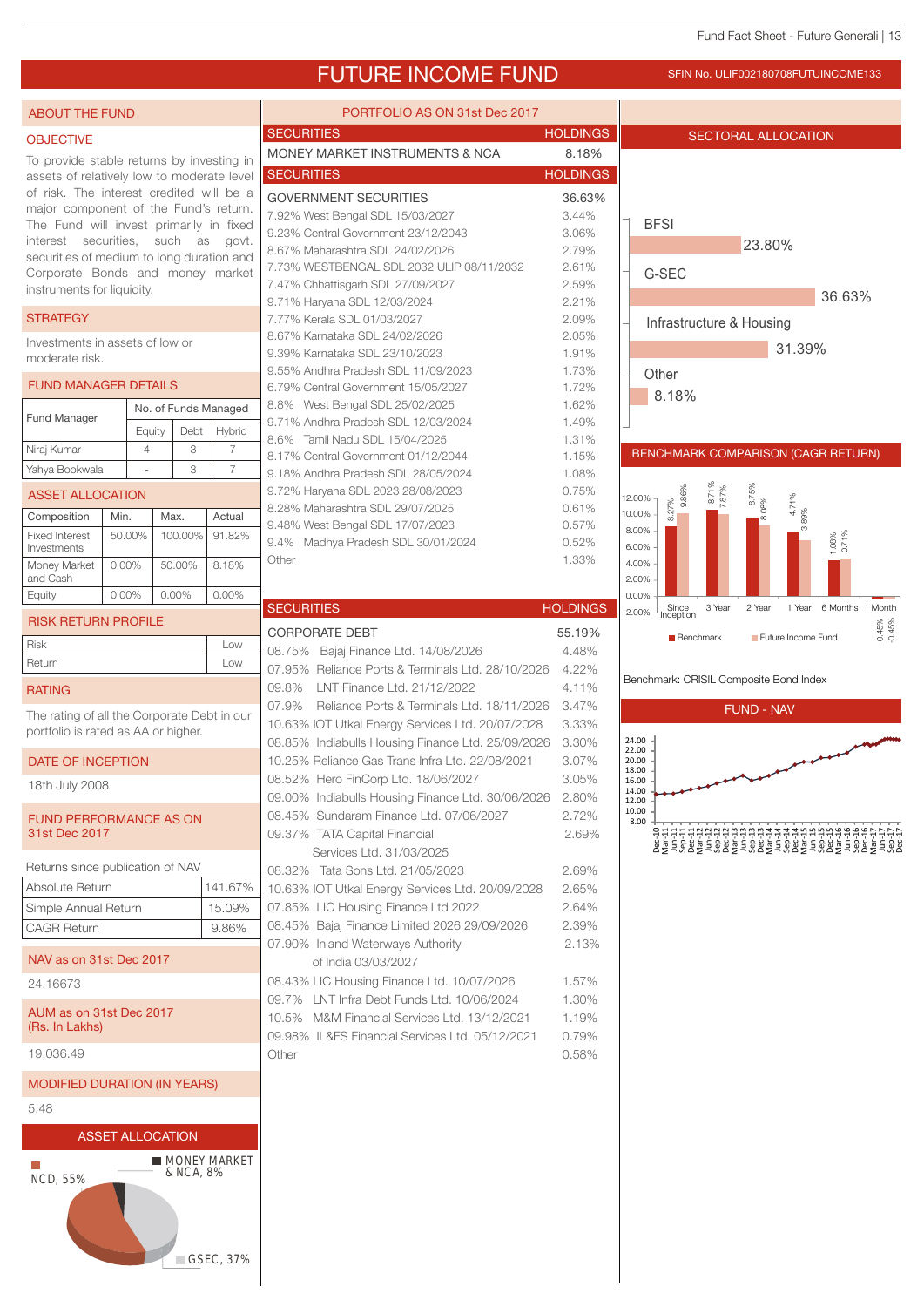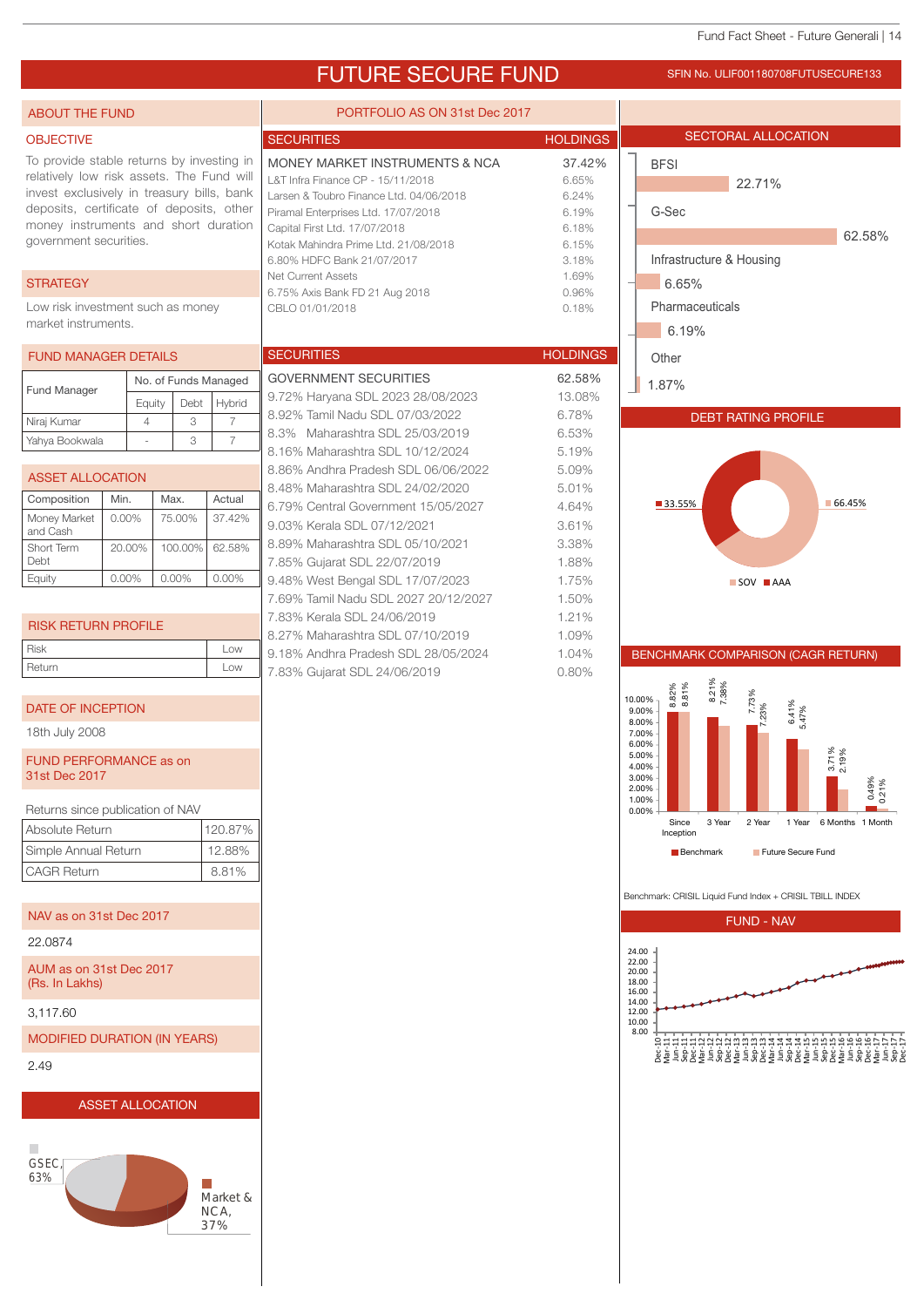## FUTURE PENSION ACTIVE FUND SFIN NO. ULIF008201008FUPENACTIV133

| <b>ABOUT THE FUND</b>                     |                |                                  |                | PORTFOLIO AS ON 31st Dec 2017                    |                 |                                                                                 |  |
|-------------------------------------------|----------------|----------------------------------|----------------|--------------------------------------------------|-----------------|---------------------------------------------------------------------------------|--|
| <b>OBJECTIVE</b>                          |                |                                  |                | <b>SECURITIES</b>                                | <b>HOLDINGS</b> | SECTORAL ALLOCATION                                                             |  |
| Provision of high expected returns with a |                |                                  |                | MONEY MARKET INSTRUMENTS & NCA                   | 3.08%           |                                                                                 |  |
| high probability of negative return.      |                |                                  |                | <b>SECURITIES</b>                                | <b>HOLDINGS</b> | <b>BFSI</b>                                                                     |  |
|                                           |                |                                  |                | <b>EQUITY</b>                                    | 96.92%          | 24.24%                                                                          |  |
| <b>FUND MANAGER DETAILS</b>               |                |                                  |                | HDFC Bank Ltd.                                   | 5.15%           | <b>Chemical Products</b>                                                        |  |
| Fund Manager                              |                | No. of Funds Managed             |                | <b>ITC Ltd.</b>                                  | 5.06%           | 4.89%                                                                           |  |
|                                           |                | Equity<br>Debt                   | Hybrid         | HDFC Ltd.                                        | 4.96%           | <b>Civil Engineering</b>                                                        |  |
| Niraj Kumar                               | $\overline{4}$ | 3                                | $\overline{7}$ | Reliance Industries Ltd.                         | 4.78%           | 4.04%                                                                           |  |
| Biswarup Mohapatra                        | $\overline{4}$ | $\sim$                           | $\overline{7}$ | Infosys Technologies Ltd.                        | 4.68%           | Coke & Refined Petroleum                                                        |  |
|                                           |                |                                  |                | Kotak Mahindra MF - Kotak Banking ETF            | 4.21%           | 6.30%                                                                           |  |
| <b>ASSET ALLOCATION</b>                   |                |                                  |                | Larsen & Toubro Ltd.<br>Maruti Suzuki India Ltd. | 4.04%<br>2.96%  | <b>Computer Programming</b>                                                     |  |
| Composition                               | Min.           | Max.                             | Actual         | TATA Consultancy Services Ltd.                   | 2.85%           | 8.54%                                                                           |  |
| Money Market<br>Instruments,              |                |                                  |                | State Bank of India                              | 2.49%           | Infrastructure & Housing                                                        |  |
| Government                                | $0.00\%$       | 40.00%                           | 3.08%          | <b>TATA Motors Ltd.</b>                          | 2.35%           | 6.70%                                                                           |  |
| Bonds and<br>Corporate                    |                |                                  |                | Sun Pharmaceuticals Industries Ltd.              | 2.34%           | Motor Vehicles                                                                  |  |
| <b>Bonds</b>                              |                |                                  |                | Hindustan Unilever                               | 2.22%           | 8.79%                                                                           |  |
| Equity                                    | 60.00%         | 100.00%                          | 96.92%         | Oil & Natural Gas Corporation Ltd.               | 2.10%           | Non-metallic Minerals                                                           |  |
|                                           |                |                                  |                | <b>ICICI Bank Ltd.</b>                           | 1.87%           | 3.94%                                                                           |  |
| <b>RISK RETURN PROFILE</b>                |                |                                  |                | IndusInd Bank Ltd.                               | 1.78%           | Pharmaceuticals                                                                 |  |
| <b>Risk</b>                               |                |                                  | Very High      | Hero MotoCorp Ltd.                               | 1.74%           | 6.09%                                                                           |  |
| Return                                    |                |                                  | High           | Hindalco Industries Ltd.<br>Lupin Ltd.           | 1.70%<br>1.62%  | Tobacco                                                                         |  |
|                                           |                |                                  |                | Yes Bank Ltd.                                    | 1.62%           | 5.06%                                                                           |  |
| <b>DATE OF INCEPTION</b>                  |                |                                  |                | Asian Paints Ltd.                                | 1.60%           | Other                                                                           |  |
| 20th October 2008                         |                |                                  |                | Power Finance Corporation Ltd.                   | 1.54%           | 21.43%                                                                          |  |
| <b>FUND PERFORMANCE AS ON</b>             |                |                                  |                | Indian Oil Corporation Ltd.                      | 1.52%           |                                                                                 |  |
| 31st Dec 2017                             |                |                                  |                | Mahindra and Mahindra Ltd.                       | 1.47%           |                                                                                 |  |
|                                           |                |                                  |                | UltraTech Cement Ltd.                            | 1.33%           | BENCHMARK COMPARISON (CAGR RETURN)                                              |  |
| Returns since publication of NAV          |                |                                  |                | Other                                            | 28.96%          |                                                                                 |  |
| Absolute Return                           |                |                                  | 244.72%        |                                                  |                 | 28.65%<br>25.93%<br>35.00%-<br>30.00%                                           |  |
| Simple Annual Return                      |                |                                  | 26.74%         |                                                  |                 | 25.00%<br>15.12%<br>15.85%                                                      |  |
| <b>CAGR Return</b><br>14.48%              |                |                                  |                |                                                  |                 | 14.82%<br>14.48%<br>$20.00\%$ -<br>$\frac{10.61\%}{9.75\%}$<br>15.00%           |  |
| NAV as on 31st Dec 2017                   |                |                                  |                |                                                  |                 | 8.33%<br>8.32%<br>$10.00\%$ -<br>2.97%<br>2.96%<br>$5.00\%$                     |  |
| 34.47248                                  |                |                                  |                |                                                  |                 | $0.00\%$ -<br>3 Year<br>2 Year<br>1 Year 6 Months 1 Month<br>Since<br>Inception |  |
| AUM as on 31st Dec 2017                   |                |                                  |                |                                                  |                 | FUTURE PENSION ACTIVE FUND<br><b>Benchmark</b>                                  |  |
| (Rs. In Lakhs)                            |                |                                  |                |                                                  |                 | Benchmark: CNX Nifty                                                            |  |
| 1,242.57                                  |                |                                  |                |                                                  |                 | <b>FUND - NAV</b>                                                               |  |
|                                           |                | <b>ASSET ALLOCATION</b>          |                |                                                  |                 | 38.00<br>33.00                                                                  |  |
|                                           |                |                                  |                |                                                  |                 | 28.00                                                                           |  |
|                                           |                | <b>MONEY MARKET</b><br>& NCA, 3% |                |                                                  |                 | 23.00<br>18.00                                                                  |  |
|                                           |                |                                  |                |                                                  |                 | 13.00                                                                           |  |
|                                           |                |                                  |                |                                                  |                 | 8.00                                                                            |  |
|                                           |                |                                  |                |                                                  |                 |                                                                                 |  |
|                                           |                |                                  |                |                                                  |                 |                                                                                 |  |
|                                           |                |                                  |                |                                                  |                 |                                                                                 |  |
|                                           | EQU, 97%       |                                  |                |                                                  |                 |                                                                                 |  |
|                                           |                |                                  |                |                                                  |                 |                                                                                 |  |
|                                           |                |                                  |                |                                                  |                 |                                                                                 |  |
|                                           |                |                                  |                |                                                  |                 |                                                                                 |  |
|                                           |                |                                  |                |                                                  |                 |                                                                                 |  |
|                                           |                |                                  |                |                                                  |                 |                                                                                 |  |
|                                           |                |                                  |                |                                                  |                 |                                                                                 |  |
|                                           |                |                                  |                |                                                  |                 |                                                                                 |  |
|                                           |                |                                  |                |                                                  |                 |                                                                                 |  |
|                                           |                |                                  |                |                                                  |                 |                                                                                 |  |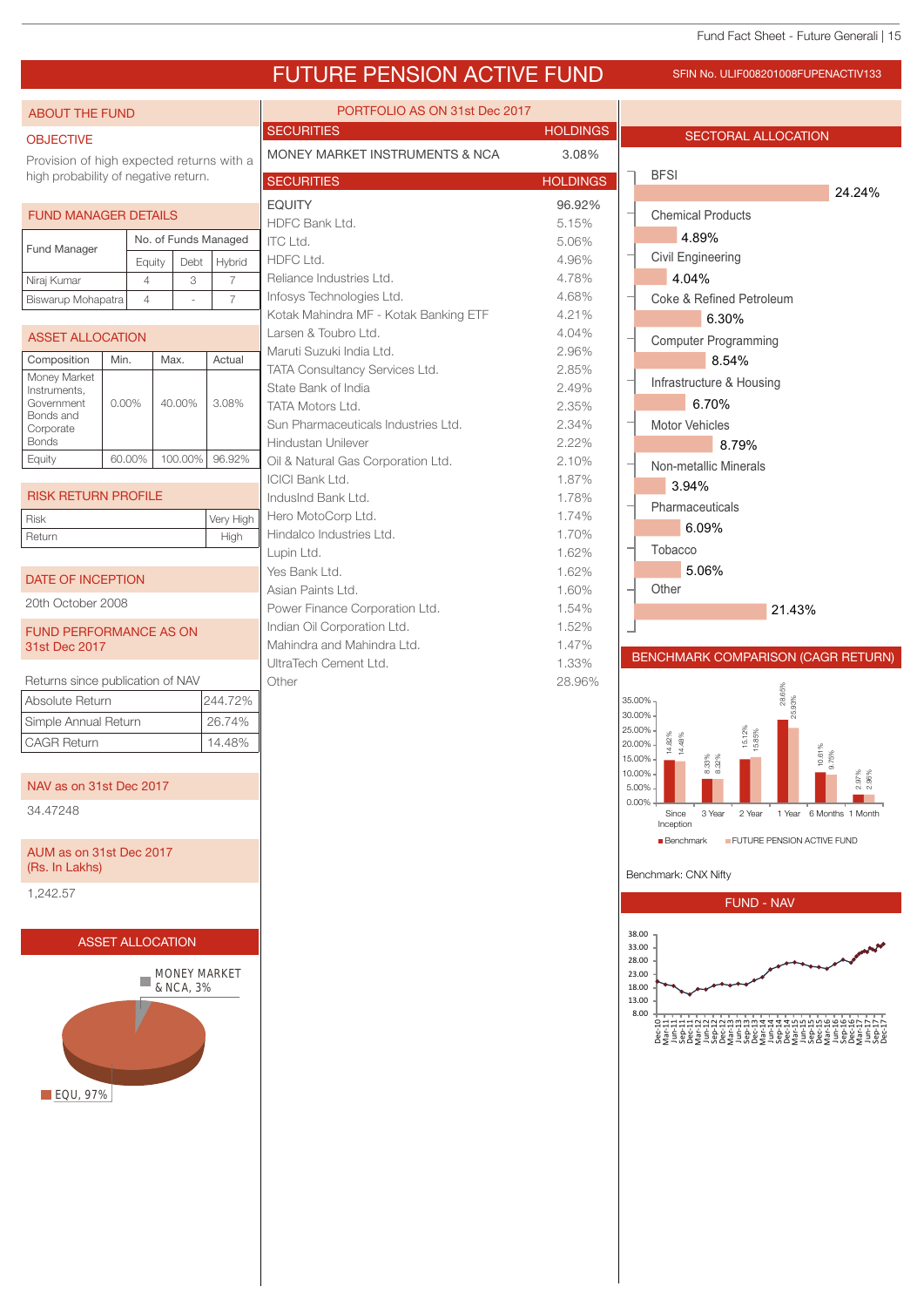## FUTURE PENSION GROWTH FUND SFIN NO. ULIF007201008FUPENGROWT133

#### **OBJECTIVE**

ABOUT THE FUND

Provision of high expected returns with a moderate probability of negative return.

#### FUND MANAGER DETAILS

| <b>Fund Manager</b> | No. of Funds Managed |      |        |  |
|---------------------|----------------------|------|--------|--|
|                     | Equity               | Debt | Hybrid |  |
| Niraj Kumar         |                      |      |        |  |
| Biswarup Mohapatra  |                      |      |        |  |
| Yahya Bookwala      |                      |      |        |  |

| <b>ASSET ALLOCATION</b>                              |        |        |        |  |  |  |  |  |
|------------------------------------------------------|--------|--------|--------|--|--|--|--|--|
| Composition                                          | Min.   | Max.   | Actual |  |  |  |  |  |
| Money Market<br>Instruments                          | 0.00%  | 40.00% | 1.17%  |  |  |  |  |  |
| Government<br>Bonds and<br>Corporate<br><b>Bonds</b> | 30.00% | 80.00% | 35.86% |  |  |  |  |  |
| Equity                                               | 20.00% | 70.00% | 62.91% |  |  |  |  |  |

| <b>RISK RETURN PROFILE</b> |      |
|----------------------------|------|
| <b>Risk</b>                | High |
| Return                     | High |

#### RATING

The rating of all the Corporate Debt in our portfolio is rated as AA or higher.

#### DATE OF INCEPTION

20th October 2008

#### FUND PERFORMANCE AS ON 31st Dec 2017

| Returns since publication of NAV |         |  |
|----------------------------------|---------|--|
| Absolute Return                  | 197.77% |  |
| Simple Annual Return             | 21.61%  |  |
| <b>CAGR Return</b>               | 12.66%  |  |

NAV as on 31st Dec 2017

29.77699

#### AUM as on 31st Dec 2017 (Rs. In Lakhs)

344.09

#### MODIFIED DURATION (IN YEARS)

5.27





| <b>SECURITIES</b><br>MONEY MARKET INSTRUMENTS & NCA<br><b>SECURITIES</b>                                                                                                                                                                                                                                                                                                                                                                                                                                                                                                                                                                                                                 | <b>HOLDINGS</b>                                                                                                                                                                                                                         |
|------------------------------------------------------------------------------------------------------------------------------------------------------------------------------------------------------------------------------------------------------------------------------------------------------------------------------------------------------------------------------------------------------------------------------------------------------------------------------------------------------------------------------------------------------------------------------------------------------------------------------------------------------------------------------------------|-----------------------------------------------------------------------------------------------------------------------------------------------------------------------------------------------------------------------------------------|
|                                                                                                                                                                                                                                                                                                                                                                                                                                                                                                                                                                                                                                                                                          |                                                                                                                                                                                                                                         |
|                                                                                                                                                                                                                                                                                                                                                                                                                                                                                                                                                                                                                                                                                          | 2.40%                                                                                                                                                                                                                                   |
|                                                                                                                                                                                                                                                                                                                                                                                                                                                                                                                                                                                                                                                                                          | <b>HOLDINGS</b>                                                                                                                                                                                                                         |
| <b>GOVERNMENT SECURITIES</b><br>8.38% Tamil Nadu SDL 27/01/2026<br>8.51% Maharashtra SDL 09/03/2026<br>7.92% West Bengal SDL 15/03/2027<br>Other                                                                                                                                                                                                                                                                                                                                                                                                                                                                                                                                         | 22.76%<br>15.21%<br>4.50%<br>2.97%<br>0.09%                                                                                                                                                                                             |
| <b>SECURITIES</b>                                                                                                                                                                                                                                                                                                                                                                                                                                                                                                                                                                                                                                                                        | <b>HOLDINGS</b>                                                                                                                                                                                                                         |
| <b>CORPORATE DEBT</b><br>10.63% lot Utkal Energy Services Ltd. 20/09/2028<br>10.25% Reliance Gas Trans Infra Ltd. 22/08/2021<br>08.52% Hero FinCorp Ltd. 18/06/2027                                                                                                                                                                                                                                                                                                                                                                                                                                                                                                                      | 11.92%<br>5.81%<br>3.15%<br>2.96%                                                                                                                                                                                                       |
| <b>SECURITIES</b>                                                                                                                                                                                                                                                                                                                                                                                                                                                                                                                                                                                                                                                                        | <b>HOLDINGS</b>                                                                                                                                                                                                                         |
| <b>EQUITY</b><br><b>HDFC Bank Ltd.</b><br><b>HDFC Ltd.</b><br><b>ITC Ltd.</b><br>Reliance Industries Ltd.<br>Infosys Technologies Ltd.<br>Larsen & Toubro Ltd.<br><b>ICICI Bank Ltd.</b><br>Maruti Suzuki India Ltd.<br>TATA Consultancy Services Ltd.<br>State Bank of India<br><b>TATA Motors Ltd.</b><br>Sun Pharmaceuticals Industries Ltd.<br><b>Hindustan Unilever</b><br>Oil & Natural Gas Corporation Ltd.<br>IndusInd Bank Ltd.<br>Hero MotoCorp Ltd.<br>Hindalco Industries Ltd.<br>Yes Bank Ltd.<br>Asian Paints Ltd.<br>Lupin Ltd.<br>Axis Bank Ltd.<br>Indian Oil Corporation Ltd.<br>UltraTech Cement Ltd.<br>Mahindra and Mahindra Ltd.<br>Power Finance Corporation Ltd. | 62.91%<br>4.12%<br>4.07%<br>3.37%<br>3.19%<br>3.13%<br>2.70%<br>2.39%<br>2.01%<br>1.88%<br>1.85%<br>1.59%<br>1.54%<br>1.46%<br>1.37%<br>1.19%<br>1.18%<br>1.13%<br>1.08%<br>1.06%<br>1.05%<br>1.03%<br>1.01%<br>0.99%<br>0.96%<br>0.93% |



![](_page_15_Figure_26.jpeg)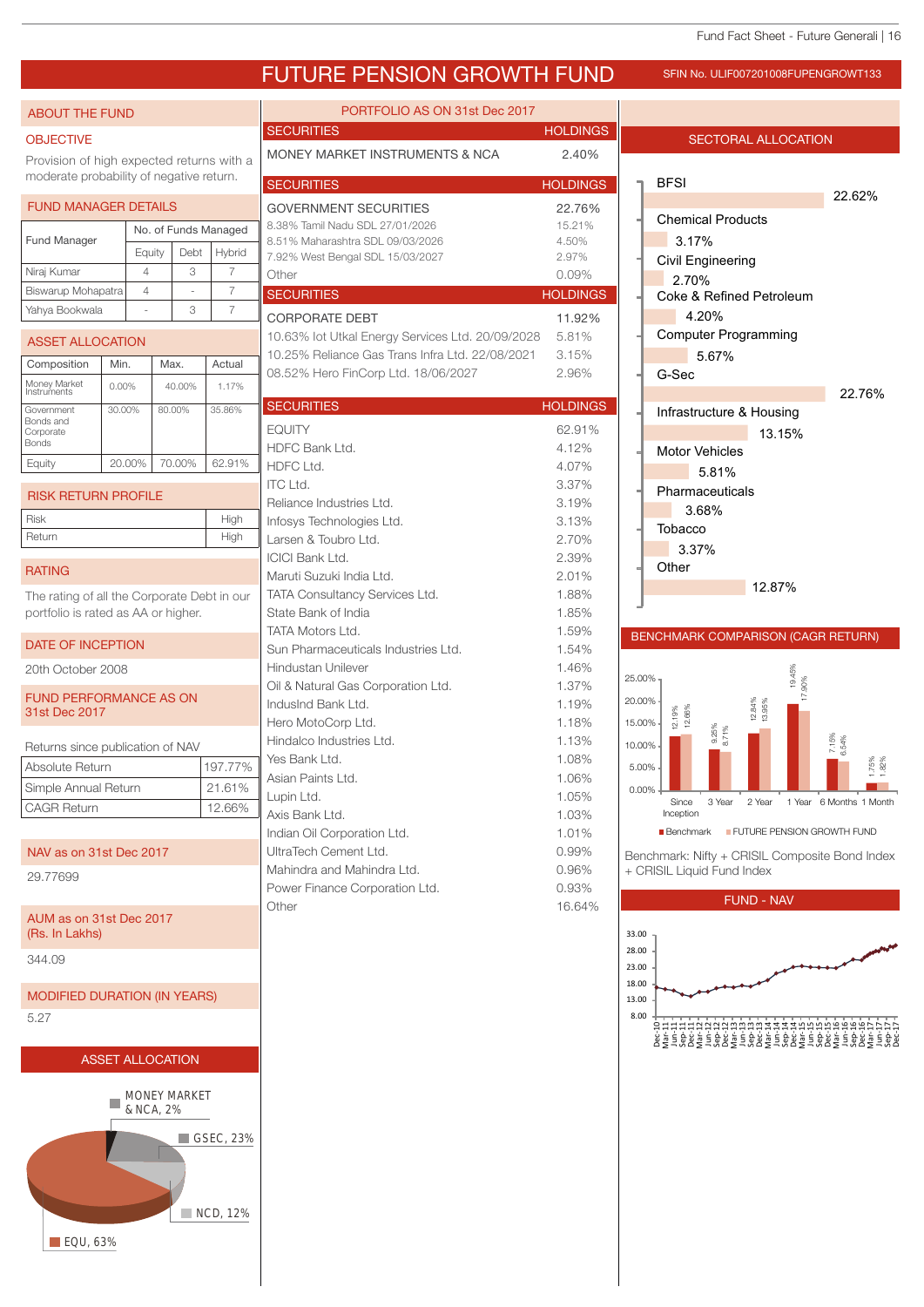## FUTURE PENSION BALANCE FUND SFIN NO. ULIF006171008FUPENBALAN133

#### ABOUT THE FUND

#### **OBJECTIVE**

Preservation of nominal value of contributions along with a low exposure to high expected return, with a low probability of negative return.

### FUND MANAGER DETAILS

| <b>Fund Manager</b> | No. of Funds Managed |                          |        |
|---------------------|----------------------|--------------------------|--------|
|                     | Equity               | Debt                     | Hybrid |
| Niraj Kumar         |                      | 3                        |        |
| Biswarup Mohapatra  |                      | $\overline{\phantom{a}}$ |        |
| Yahya Bookwala      |                      | З                        |        |

| <b>ASSET ALLOCATION</b>                              |          |         |        |
|------------------------------------------------------|----------|---------|--------|
| Composition                                          | Min.     | Max.    | Actual |
| Money Market<br>Instruments                          | $0.00\%$ | 40.00%  | 2.84%  |
| Government<br>Bonds and<br>Corporate<br><b>Bonds</b> | 80.00%   | 100.00% | 83.46% |
| Eauitv                                               | $0.00\%$ | 20.00%  | 15.02% |

#### RISK RETURN PROFILE

| Risk   | Medium |
|--------|--------|
| Return | Medium |

#### RATING

The rating of all the Corporate Debt in our portfolio is rated as AA or higher.

#### DATE OF INCEPTION

17th October 2008

FUND PERFORMANCE AS ON 31st Dec 2017

| Returns since publication of NAV |         |
|----------------------------------|---------|
| Absolute Return                  | 150.86% |
| Simple Annual Return             | 16.48%  |
| <b>CAGR Return</b>               | 10.57%  |

NAV as on 31st Dec 2017

25.08576

AUM as on 31st Dec 2017 (Rs. In Lakhs)

206.28

```
MODIFIED DURATION (IN YEARS)
```
5.67

![](_page_16_Figure_22.jpeg)

![](_page_16_Figure_23.jpeg)

| PORTFOLIO AS ON 31st Dec 2017                                                                                                                                                                                                                                                                                                                                                                                                                                     |                                                                                                                                                                 |
|-------------------------------------------------------------------------------------------------------------------------------------------------------------------------------------------------------------------------------------------------------------------------------------------------------------------------------------------------------------------------------------------------------------------------------------------------------------------|-----------------------------------------------------------------------------------------------------------------------------------------------------------------|
| <b>SECURITIES</b>                                                                                                                                                                                                                                                                                                                                                                                                                                                 | <b>HOLDINGS</b>                                                                                                                                                 |
| MONEY MARKET INSTRUMENTS & NCA                                                                                                                                                                                                                                                                                                                                                                                                                                    | 4.36%                                                                                                                                                           |
| <b>SECURITIES</b>                                                                                                                                                                                                                                                                                                                                                                                                                                                 | <b>HOLDINGS</b>                                                                                                                                                 |
| <b>GOVERNMENT SECURITIES</b><br>8.8% Maharashtra SDL 15/06/2026<br>8.67% Karnataka SDL 24/02/2026<br>7.92% West Bengal SDL 15/03/2027<br>7.77% Kerala SDL 01/03/2027<br>7.69% Tamil Nadu SDL 2027 20/12/2027<br>8.51% Andhra Pradesh SDL 17/02/2021                                                                                                                                                                                                               | 49.77%<br>37.39%<br>5.16%<br>2.97%<br>2.45%<br>1.30%<br>0.50%                                                                                                   |
| <b>SECURITIES</b>                                                                                                                                                                                                                                                                                                                                                                                                                                                 | <b>HOLDINGS</b>                                                                                                                                                 |
| <b>CORPORATE DEBT</b><br>10.63% IOT Utkal Energy Services Ltd. 20/09/2028<br>09.37% TATA Capital Financial Services Ltd. 31/03/2025<br>08.75% Bajaj Finance Ltd. 14/08/2026<br>08.43% LIC Housing Finance Ltd. 10/07/2026<br>08.52% Hero FinCorp Ltd. 18/06/2027<br>08.85% Indiabulls Housing Finance Ltd. 25/09/2026                                                                                                                                             | 30.85%<br>6.64%<br>5.18%<br>5.10%<br>5.01%<br>4.94%<br>3.98%                                                                                                    |
| <b>SECURITIES</b>                                                                                                                                                                                                                                                                                                                                                                                                                                                 | <b>HOLDINGS</b>                                                                                                                                                 |
| <b>EQUITY</b><br>HDFC Bank Ltd.<br><b>ITC Ltd.</b><br><b>HDFC Ltd.</b><br><b>ICICI Bank Ltd.</b><br>Larsen & Toubro Ltd.<br>Reliance Industries Ltd.<br>State Bank of India<br>Maruti Suzuki India Ltd.<br>TATA Consultancy Services Ltd.<br>TATA Motors Ltd.<br>Sun Pharmaceuticals Industries Ltd.<br>Hindustan Unilever<br>Oil & Natural Gas Corporation Ltd.<br>Infosys Technologies Ltd.<br>IndusInd Bank Ltd.<br>Axis Bank Ltd.<br>Hindalco Industries Ltd. | 15.02%<br>1.01%<br>0.82%<br>0.80%<br>0.69%<br>0.66%<br>0.65%<br>0.49%<br>0.47%<br>0.45%<br>0.40%<br>0.38%<br>0.36%<br>0.34%<br>0.32%<br>0.30%<br>0.29%<br>0.28% |
| Hero MotoCorp Ltd.<br>Yes Bank Ltd.<br>Asian Paints Ltd.<br>Lupin Ltd.<br>Power Finance Corporation Ltd.<br>Indian Oil Corporation Ltd.<br>Mahindra and Mahindra Ltd.<br>Bharti Airtel Ltd.<br>Other                                                                                                                                                                                                                                                              | 0.28%<br>0.27%<br>0.26%<br>0.26%<br>0.25%<br>0.25%<br>0.24%<br>0.24%<br>4.26%                                                                                   |

![](_page_16_Figure_25.jpeg)

![](_page_16_Figure_26.jpeg)

Benchmark: Nifty + CRISIL Composite Bond Index + CRISIL Liquid Fund Index

![](_page_16_Figure_28.jpeg)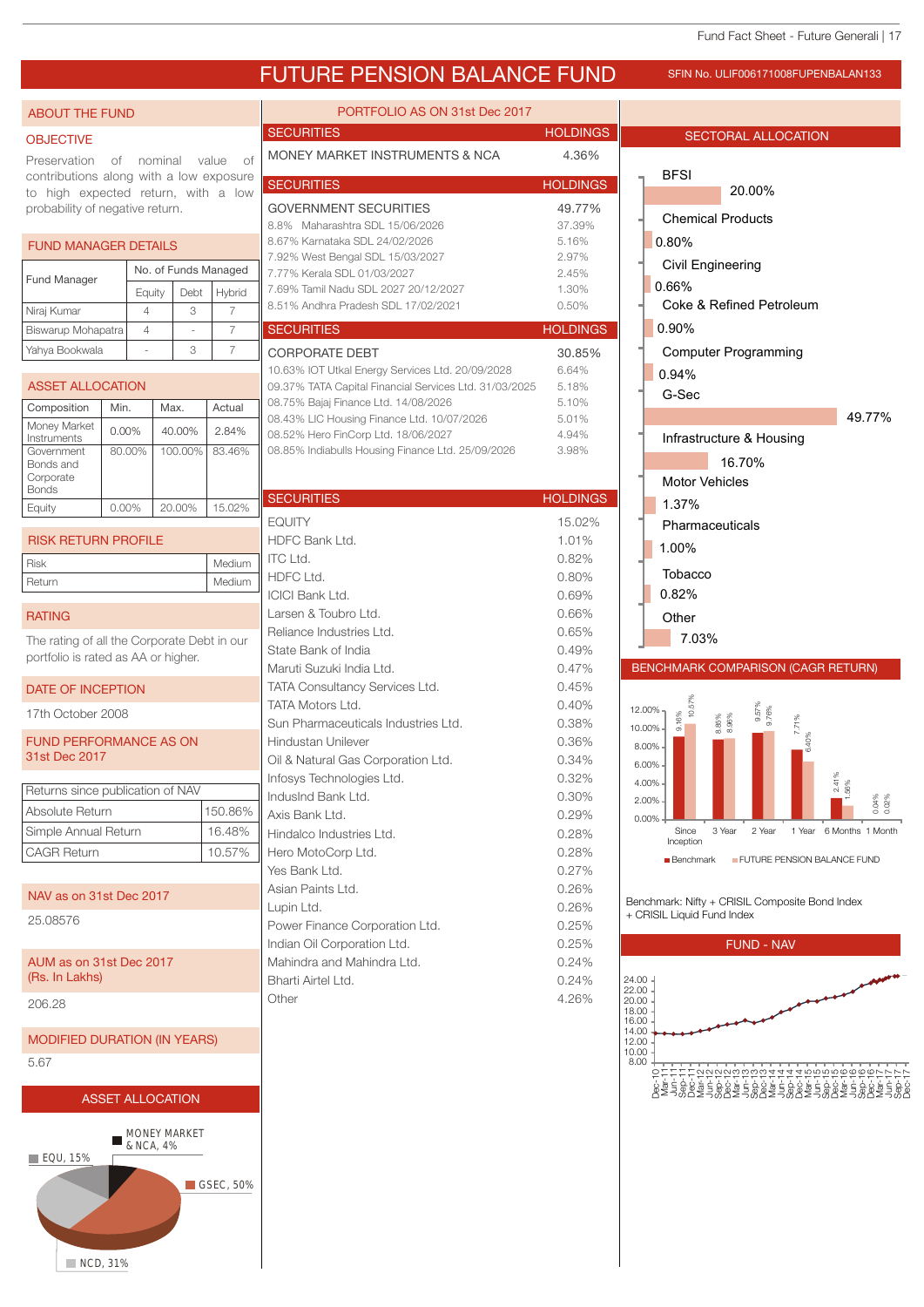## FUTURE PENSION SECURE FUND SFIN NO. ULIF005171008FUPENSECUR133

#### ABOUT THE FUND

#### **OBJECTIVE**

Preservation of nominal value of contributions along with stable returns over policy term so that the probability of negative return is very low.

#### FUND MANAGER DETAILS

| <b>Fund Manager</b> | No. of Funds Managed |      |        |
|---------------------|----------------------|------|--------|
|                     | Equity               | Debt | Hybrid |
| Niraj Kumar         |                      | З    |        |
| Yahya Bookwala      |                      |      |        |

| <b>ASSET ALLOCATION</b>                              |          |         |        |                  |
|------------------------------------------------------|----------|---------|--------|------------------|
| Composition                                          | Min.     | Max.    | Actual | Ś                |
| Money Market<br>Instruments                          | $0.00\%$ | 40.00%  | 0.74%  | $\overline{(\ }$ |
| Government<br>Bonds and<br>Corporate<br><b>Bonds</b> | $0.00\%$ | 100.00% | 98.62% | ſ<br>ſ           |

#### RISK RETURN PROFILE

| <b>Risk</b> | .OW |
|-------------|-----|
| Return      | LOW |

#### RATING

The rating of all the Corporate Debt in our portfolio is rated as AA or higher.

### DATE OF INCEPTION

17th October 2008

FUND PERFORMANCE AS ON 31st Dec 2017

| Returns since publication of NAV |         |
|----------------------------------|---------|
| Absolute Return                  | 142.82% |
| Simple Annual Return             | 15.60%  |
| <b>CAGR Return</b>               | 10.18%  |
|                                  |         |

NAV as on 31st Dec 2017

24.2822

AUM as on 31st Dec 2017 (Rs. In Lakhs)

137.68

MODIFIED DURATION (IN YEARS)

5.32

![](_page_17_Figure_22.jpeg)

![](_page_17_Figure_23.jpeg)

| PORTFOLIO AS ON 31st Dec 2017          |                 |
|----------------------------------------|-----------------|
| <b>SECURITIES</b>                      | <b>HOLDINGS</b> |
| MONEY MARKET INSTRUMENTS & NCA         | 2.12%           |
| <b>SECURITIES</b>                      | <b>HOLDINGS</b> |
|                                        |                 |
| <b>GOVERNMENT SECURITIES</b>           | 51.75%          |
| 8.8% Maharashtra SDL 15/06/2026        | 47.05%          |
| 8.51% Andhra Pradesh SDL 17/02/2021    | 1.50%           |
| 7.77% Kerala SDL 01/03/2027            | 1.47%           |
| 7.69% Tamil Nadu SDL 2027 20/12/2027   | 1.01%           |
| 7.25% Gujarat SDL 2027 ULIP 12/07/2027 | 0.71%           |

| <b>SECURITIES</b>                                     | <b>HOLDINGS</b> |
|-------------------------------------------------------|-----------------|
| <b>CORPORATE DEBT</b>                                 | 46.13%          |
| 10.25% Reliance Gas Trans Infra Ltd. 22/08/2021       | 7.87%           |
| 09.98% IL&FS Financial Services Ltd. 05/12/2021       | 7.82%           |
| 09.37% TATA Capital Financial Services Ltd.31/03/2025 | 7.76%           |
| 08.75% Bajaj Finance Ltd. 14/08/2026                  | 7.65%           |
| 10.63% IOT Utkal Energy Services Ltd. 20/07/2028      | 7.64%           |
| 08.52% Hero FinCorp Ltd. 18/06/2027                   | 7.40%           |

## 22.81% 51.75% 23.32% 2.12% BFSI G-Sec Infrastructure & Housing Other

SECTORAL ALLOCATION

#### BENCHMARK COMPARISON (CAGR RETURN)

![](_page_17_Figure_28.jpeg)

#### Benchmark: CRISIL Composite Bond Index

![](_page_17_Figure_30.jpeg)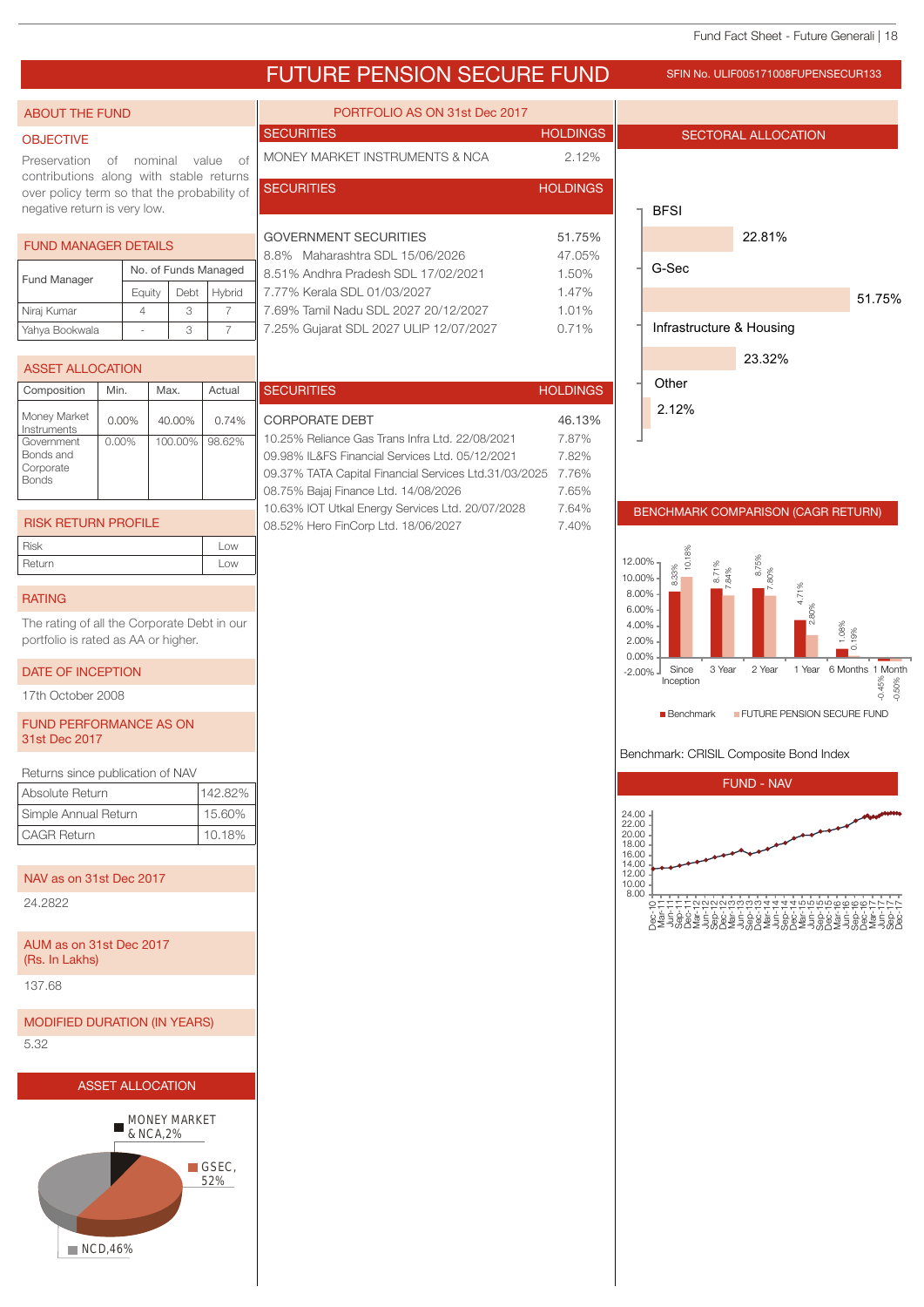## FUTURE GROUP MAXIMISE FUND

| PORTFOLIO AS ON 31st Dec 2017<br><b>ABOUT THE FUND</b><br><b>SECURITIES</b><br><b>HOLDINGS</b><br>SECTORAL ALLOCATION<br>MONEY MARKET INSTRUMENTS & NCA<br>6.95%<br><b>BFSI</b><br>Provision of high expected returns with a<br>moderate probability of low return.<br><b>SECURITIES</b><br><b>HOLDINGS</b><br>16.35%<br>44.38%<br><b>GOVERNMENT SECURITIES</b><br><b>Chemical Products</b><br>25.14%<br>7.72% Central Government 25/05/2025<br>3.23%<br>Investment in a spread of equities.<br>8.67% Karnataka SDL 24/02/2026<br>9.13%<br>Diversification by sector, industry and risk.<br>Civil Engineering<br>8.67% Maharashtra SDL 24/02/2026<br>5.22%<br>2.47%<br>7.69% Tamil Nadu SDL 2027 20/12/2027<br>4.89%<br><b>FUND MANAGER DETAILS</b><br>Coke & Refined Petroleum<br>No. of Funds Managed<br><b>SECURITIES</b><br><b>HOLDINGS</b><br><b>Fund Manager</b><br>2.76%<br>Debt<br>Hybrid<br>Equity<br><b>EQUITY</b><br>48.67%<br>$\overline{7}$<br><b>Computer Programming</b><br>$\overline{4}$<br>3<br>Niraj Kumar<br>2.76%<br>HDFC Bank Ltd.<br>$\overline{7}$<br>Biswarup Mohapatra<br>$\overline{4}$<br>3.30%<br><b>ICICI Bank Ltd.</b><br>2.62%<br>$\overline{7}$<br>3<br>Yahya Bookwala<br>HDFC Ltd.<br>2.52%<br>G-Sec<br>2.47%<br>Larsen & Toubro Ltd.<br>44.38%<br><b>ASSET ALLOCATION</b><br>UltraTech Cement Ltd.<br>2.12%<br>Infrastructure & Housing<br>Composition<br>Min.<br>Max.<br>Actual<br>2.12%<br>TATA Motors Ltd.<br><b>Fixed Interest</b><br><b>ITC Ltd.</b><br>3.91%<br>2.07%<br>51.33%<br>40.00%<br>80.00%<br>State Bank of India<br>1.82%<br>Money Market<br><b>Motor Vehicles</b><br>Reliance Industries Ltd.<br>1.81%<br>2.86%<br>IndusInd Bank Ltd.<br>1.62%<br>Non-metallic Minerals<br>Infosys Technologies Ltd.<br>1.53%<br>60.00%<br>48.67%<br>20.00%<br>Equity<br>Sun Pharmaceuticals Industries Ltd.<br>1.40%<br>3.49%<br><b>RISK RETURN PROFILE</b><br>Hindustan Unilever<br>1.34%<br>Pharmaceuticals<br>Oil & Natural Gas Corporation Ltd.<br>1.34%<br><b>Risk</b><br>High<br>2.94%<br>TATA Consultancy Services Ltd.<br>1.33%<br>High<br>Asian Paints Ltd.<br>1.14%<br>Other<br>1.07%<br>Hindalco Industries Ltd.<br>DATE OF INCEPTION<br>14.32%<br>Power Finance Corporation Ltd.<br>0.96%<br>30th March 2009<br>Indian Oil Corporation Ltd.<br>0.95%<br><b>DEBT RATING PROFILE</b><br>Yes Bank Ltd.<br>0.93%<br><b>FUND PERFORMANCE AS ON</b><br>31st Dec 2017<br>Aditya Birla Capital Ltd.<br>0.90%<br>$\blacksquare$ 9.95%<br>0.87%<br>Lupin Ltd.<br>Returns since publication of NAV<br>0.83%<br>Axis Bank Ltd.<br>112.54%<br>Absolute Return<br>90.05%<br>Bharti Airtel Ltd.<br>0.78%<br>0.75%<br>Simple Annual Return<br>13.14%<br>ICICI Prudential Life Insurance Company Ltd.<br>10.63%<br>Other<br>9.20%<br><b>CAGR Return</b><br>■ SOV ■ AAA<br>NAV as on 31st Dec 2017<br>21.25395<br>$17.51\%$<br>$17.06\%$<br>20.00%<br>AUM as on 31st Dec 2017<br>18.00%<br>(Rs. In Lakhs)<br>16.00%<br>14.00%<br>8.69%<br>9.45%<br>9.52%<br>9.20%<br>12.00%<br>2.04<br>6.39%<br>10.00%<br>6.17%<br>8.00%<br>6.00%<br><b>MODIFIED DURATION (IN YEARS)</b><br>4.00%<br>2.00%<br>0.00%<br>Since<br>3 Year<br>2 Year<br>Inception<br>FUTURE GROUP MAXIMISE FUND<br><b>Benchmark</b><br><b>ASSET ALLOCATION</b><br>Benchmark: Nifty + CRISIL Composite Bond<br>Index + CRISIL Liquid Fund Index<br><b>MONEY MARKET &amp;</b><br><b>NCA,7%</b><br><b>FUND - NAV</b><br>24.00<br>$\blacksquare$ GSEC,<br>22.00<br>44%<br>20.00<br>18.00<br>16.00<br>14.00 |                  |  |  |  | FUTURE GRUUP MAAIMISE FUND | SFIN No. ULGF002300309FUTGRMAXIM133 |
|---------------------------------------------------------------------------------------------------------------------------------------------------------------------------------------------------------------------------------------------------------------------------------------------------------------------------------------------------------------------------------------------------------------------------------------------------------------------------------------------------------------------------------------------------------------------------------------------------------------------------------------------------------------------------------------------------------------------------------------------------------------------------------------------------------------------------------------------------------------------------------------------------------------------------------------------------------------------------------------------------------------------------------------------------------------------------------------------------------------------------------------------------------------------------------------------------------------------------------------------------------------------------------------------------------------------------------------------------------------------------------------------------------------------------------------------------------------------------------------------------------------------------------------------------------------------------------------------------------------------------------------------------------------------------------------------------------------------------------------------------------------------------------------------------------------------------------------------------------------------------------------------------------------------------------------------------------------------------------------------------------------------------------------------------------------------------------------------------------------------------------------------------------------------------------------------------------------------------------------------------------------------------------------------------------------------------------------------------------------------------------------------------------------------------------------------------------------------------------------------------------------------------------------------------------------------------------------------------------------------------------------------------------------------------------------------------------------------------------------------------------------------------------------------------------------------------------------------------------------------------------------------------------------------------------------------------------------------------------------------------------------------------------------------------------------------------------------------------------------------------------------------------------------------------------------------------------------------------------------------------------------------------------------------------------------------------------------------------------------------------------------------------------------------------------------------------------------------------------------------------|------------------|--|--|--|----------------------------|-------------------------------------|
|                                                                                                                                                                                                                                                                                                                                                                                                                                                                                                                                                                                                                                                                                                                                                                                                                                                                                                                                                                                                                                                                                                                                                                                                                                                                                                                                                                                                                                                                                                                                                                                                                                                                                                                                                                                                                                                                                                                                                                                                                                                                                                                                                                                                                                                                                                                                                                                                                                                                                                                                                                                                                                                                                                                                                                                                                                                                                                                                                                                                                                                                                                                                                                                                                                                                                                                                                                                                                                                                                                   |                  |  |  |  |                            |                                     |
|                                                                                                                                                                                                                                                                                                                                                                                                                                                                                                                                                                                                                                                                                                                                                                                                                                                                                                                                                                                                                                                                                                                                                                                                                                                                                                                                                                                                                                                                                                                                                                                                                                                                                                                                                                                                                                                                                                                                                                                                                                                                                                                                                                                                                                                                                                                                                                                                                                                                                                                                                                                                                                                                                                                                                                                                                                                                                                                                                                                                                                                                                                                                                                                                                                                                                                                                                                                                                                                                                                   | <b>OBJECTIVE</b> |  |  |  |                            |                                     |
|                                                                                                                                                                                                                                                                                                                                                                                                                                                                                                                                                                                                                                                                                                                                                                                                                                                                                                                                                                                                                                                                                                                                                                                                                                                                                                                                                                                                                                                                                                                                                                                                                                                                                                                                                                                                                                                                                                                                                                                                                                                                                                                                                                                                                                                                                                                                                                                                                                                                                                                                                                                                                                                                                                                                                                                                                                                                                                                                                                                                                                                                                                                                                                                                                                                                                                                                                                                                                                                                                                   |                  |  |  |  |                            |                                     |
|                                                                                                                                                                                                                                                                                                                                                                                                                                                                                                                                                                                                                                                                                                                                                                                                                                                                                                                                                                                                                                                                                                                                                                                                                                                                                                                                                                                                                                                                                                                                                                                                                                                                                                                                                                                                                                                                                                                                                                                                                                                                                                                                                                                                                                                                                                                                                                                                                                                                                                                                                                                                                                                                                                                                                                                                                                                                                                                                                                                                                                                                                                                                                                                                                                                                                                                                                                                                                                                                                                   |                  |  |  |  |                            |                                     |
|                                                                                                                                                                                                                                                                                                                                                                                                                                                                                                                                                                                                                                                                                                                                                                                                                                                                                                                                                                                                                                                                                                                                                                                                                                                                                                                                                                                                                                                                                                                                                                                                                                                                                                                                                                                                                                                                                                                                                                                                                                                                                                                                                                                                                                                                                                                                                                                                                                                                                                                                                                                                                                                                                                                                                                                                                                                                                                                                                                                                                                                                                                                                                                                                                                                                                                                                                                                                                                                                                                   | <b>STRATEGY</b>  |  |  |  |                            |                                     |
|                                                                                                                                                                                                                                                                                                                                                                                                                                                                                                                                                                                                                                                                                                                                                                                                                                                                                                                                                                                                                                                                                                                                                                                                                                                                                                                                                                                                                                                                                                                                                                                                                                                                                                                                                                                                                                                                                                                                                                                                                                                                                                                                                                                                                                                                                                                                                                                                                                                                                                                                                                                                                                                                                                                                                                                                                                                                                                                                                                                                                                                                                                                                                                                                                                                                                                                                                                                                                                                                                                   |                  |  |  |  |                            |                                     |
|                                                                                                                                                                                                                                                                                                                                                                                                                                                                                                                                                                                                                                                                                                                                                                                                                                                                                                                                                                                                                                                                                                                                                                                                                                                                                                                                                                                                                                                                                                                                                                                                                                                                                                                                                                                                                                                                                                                                                                                                                                                                                                                                                                                                                                                                                                                                                                                                                                                                                                                                                                                                                                                                                                                                                                                                                                                                                                                                                                                                                                                                                                                                                                                                                                                                                                                                                                                                                                                                                                   |                  |  |  |  |                            |                                     |
|                                                                                                                                                                                                                                                                                                                                                                                                                                                                                                                                                                                                                                                                                                                                                                                                                                                                                                                                                                                                                                                                                                                                                                                                                                                                                                                                                                                                                                                                                                                                                                                                                                                                                                                                                                                                                                                                                                                                                                                                                                                                                                                                                                                                                                                                                                                                                                                                                                                                                                                                                                                                                                                                                                                                                                                                                                                                                                                                                                                                                                                                                                                                                                                                                                                                                                                                                                                                                                                                                                   |                  |  |  |  |                            |                                     |
|                                                                                                                                                                                                                                                                                                                                                                                                                                                                                                                                                                                                                                                                                                                                                                                                                                                                                                                                                                                                                                                                                                                                                                                                                                                                                                                                                                                                                                                                                                                                                                                                                                                                                                                                                                                                                                                                                                                                                                                                                                                                                                                                                                                                                                                                                                                                                                                                                                                                                                                                                                                                                                                                                                                                                                                                                                                                                                                                                                                                                                                                                                                                                                                                                                                                                                                                                                                                                                                                                                   |                  |  |  |  |                            |                                     |
|                                                                                                                                                                                                                                                                                                                                                                                                                                                                                                                                                                                                                                                                                                                                                                                                                                                                                                                                                                                                                                                                                                                                                                                                                                                                                                                                                                                                                                                                                                                                                                                                                                                                                                                                                                                                                                                                                                                                                                                                                                                                                                                                                                                                                                                                                                                                                                                                                                                                                                                                                                                                                                                                                                                                                                                                                                                                                                                                                                                                                                                                                                                                                                                                                                                                                                                                                                                                                                                                                                   |                  |  |  |  |                            |                                     |
|                                                                                                                                                                                                                                                                                                                                                                                                                                                                                                                                                                                                                                                                                                                                                                                                                                                                                                                                                                                                                                                                                                                                                                                                                                                                                                                                                                                                                                                                                                                                                                                                                                                                                                                                                                                                                                                                                                                                                                                                                                                                                                                                                                                                                                                                                                                                                                                                                                                                                                                                                                                                                                                                                                                                                                                                                                                                                                                                                                                                                                                                                                                                                                                                                                                                                                                                                                                                                                                                                                   |                  |  |  |  |                            |                                     |
|                                                                                                                                                                                                                                                                                                                                                                                                                                                                                                                                                                                                                                                                                                                                                                                                                                                                                                                                                                                                                                                                                                                                                                                                                                                                                                                                                                                                                                                                                                                                                                                                                                                                                                                                                                                                                                                                                                                                                                                                                                                                                                                                                                                                                                                                                                                                                                                                                                                                                                                                                                                                                                                                                                                                                                                                                                                                                                                                                                                                                                                                                                                                                                                                                                                                                                                                                                                                                                                                                                   |                  |  |  |  |                            |                                     |
|                                                                                                                                                                                                                                                                                                                                                                                                                                                                                                                                                                                                                                                                                                                                                                                                                                                                                                                                                                                                                                                                                                                                                                                                                                                                                                                                                                                                                                                                                                                                                                                                                                                                                                                                                                                                                                                                                                                                                                                                                                                                                                                                                                                                                                                                                                                                                                                                                                                                                                                                                                                                                                                                                                                                                                                                                                                                                                                                                                                                                                                                                                                                                                                                                                                                                                                                                                                                                                                                                                   |                  |  |  |  |                            |                                     |
|                                                                                                                                                                                                                                                                                                                                                                                                                                                                                                                                                                                                                                                                                                                                                                                                                                                                                                                                                                                                                                                                                                                                                                                                                                                                                                                                                                                                                                                                                                                                                                                                                                                                                                                                                                                                                                                                                                                                                                                                                                                                                                                                                                                                                                                                                                                                                                                                                                                                                                                                                                                                                                                                                                                                                                                                                                                                                                                                                                                                                                                                                                                                                                                                                                                                                                                                                                                                                                                                                                   |                  |  |  |  |                            |                                     |
|                                                                                                                                                                                                                                                                                                                                                                                                                                                                                                                                                                                                                                                                                                                                                                                                                                                                                                                                                                                                                                                                                                                                                                                                                                                                                                                                                                                                                                                                                                                                                                                                                                                                                                                                                                                                                                                                                                                                                                                                                                                                                                                                                                                                                                                                                                                                                                                                                                                                                                                                                                                                                                                                                                                                                                                                                                                                                                                                                                                                                                                                                                                                                                                                                                                                                                                                                                                                                                                                                                   |                  |  |  |  |                            |                                     |
|                                                                                                                                                                                                                                                                                                                                                                                                                                                                                                                                                                                                                                                                                                                                                                                                                                                                                                                                                                                                                                                                                                                                                                                                                                                                                                                                                                                                                                                                                                                                                                                                                                                                                                                                                                                                                                                                                                                                                                                                                                                                                                                                                                                                                                                                                                                                                                                                                                                                                                                                                                                                                                                                                                                                                                                                                                                                                                                                                                                                                                                                                                                                                                                                                                                                                                                                                                                                                                                                                                   |                  |  |  |  |                            |                                     |
|                                                                                                                                                                                                                                                                                                                                                                                                                                                                                                                                                                                                                                                                                                                                                                                                                                                                                                                                                                                                                                                                                                                                                                                                                                                                                                                                                                                                                                                                                                                                                                                                                                                                                                                                                                                                                                                                                                                                                                                                                                                                                                                                                                                                                                                                                                                                                                                                                                                                                                                                                                                                                                                                                                                                                                                                                                                                                                                                                                                                                                                                                                                                                                                                                                                                                                                                                                                                                                                                                                   | Investment       |  |  |  |                            |                                     |
|                                                                                                                                                                                                                                                                                                                                                                                                                                                                                                                                                                                                                                                                                                                                                                                                                                                                                                                                                                                                                                                                                                                                                                                                                                                                                                                                                                                                                                                                                                                                                                                                                                                                                                                                                                                                                                                                                                                                                                                                                                                                                                                                                                                                                                                                                                                                                                                                                                                                                                                                                                                                                                                                                                                                                                                                                                                                                                                                                                                                                                                                                                                                                                                                                                                                                                                                                                                                                                                                                                   | and Cash         |  |  |  |                            |                                     |
|                                                                                                                                                                                                                                                                                                                                                                                                                                                                                                                                                                                                                                                                                                                                                                                                                                                                                                                                                                                                                                                                                                                                                                                                                                                                                                                                                                                                                                                                                                                                                                                                                                                                                                                                                                                                                                                                                                                                                                                                                                                                                                                                                                                                                                                                                                                                                                                                                                                                                                                                                                                                                                                                                                                                                                                                                                                                                                                                                                                                                                                                                                                                                                                                                                                                                                                                                                                                                                                                                                   |                  |  |  |  |                            |                                     |
|                                                                                                                                                                                                                                                                                                                                                                                                                                                                                                                                                                                                                                                                                                                                                                                                                                                                                                                                                                                                                                                                                                                                                                                                                                                                                                                                                                                                                                                                                                                                                                                                                                                                                                                                                                                                                                                                                                                                                                                                                                                                                                                                                                                                                                                                                                                                                                                                                                                                                                                                                                                                                                                                                                                                                                                                                                                                                                                                                                                                                                                                                                                                                                                                                                                                                                                                                                                                                                                                                                   |                  |  |  |  |                            |                                     |
|                                                                                                                                                                                                                                                                                                                                                                                                                                                                                                                                                                                                                                                                                                                                                                                                                                                                                                                                                                                                                                                                                                                                                                                                                                                                                                                                                                                                                                                                                                                                                                                                                                                                                                                                                                                                                                                                                                                                                                                                                                                                                                                                                                                                                                                                                                                                                                                                                                                                                                                                                                                                                                                                                                                                                                                                                                                                                                                                                                                                                                                                                                                                                                                                                                                                                                                                                                                                                                                                                                   |                  |  |  |  |                            |                                     |
|                                                                                                                                                                                                                                                                                                                                                                                                                                                                                                                                                                                                                                                                                                                                                                                                                                                                                                                                                                                                                                                                                                                                                                                                                                                                                                                                                                                                                                                                                                                                                                                                                                                                                                                                                                                                                                                                                                                                                                                                                                                                                                                                                                                                                                                                                                                                                                                                                                                                                                                                                                                                                                                                                                                                                                                                                                                                                                                                                                                                                                                                                                                                                                                                                                                                                                                                                                                                                                                                                                   |                  |  |  |  |                            |                                     |
|                                                                                                                                                                                                                                                                                                                                                                                                                                                                                                                                                                                                                                                                                                                                                                                                                                                                                                                                                                                                                                                                                                                                                                                                                                                                                                                                                                                                                                                                                                                                                                                                                                                                                                                                                                                                                                                                                                                                                                                                                                                                                                                                                                                                                                                                                                                                                                                                                                                                                                                                                                                                                                                                                                                                                                                                                                                                                                                                                                                                                                                                                                                                                                                                                                                                                                                                                                                                                                                                                                   | Return           |  |  |  |                            |                                     |
|                                                                                                                                                                                                                                                                                                                                                                                                                                                                                                                                                                                                                                                                                                                                                                                                                                                                                                                                                                                                                                                                                                                                                                                                                                                                                                                                                                                                                                                                                                                                                                                                                                                                                                                                                                                                                                                                                                                                                                                                                                                                                                                                                                                                                                                                                                                                                                                                                                                                                                                                                                                                                                                                                                                                                                                                                                                                                                                                                                                                                                                                                                                                                                                                                                                                                                                                                                                                                                                                                                   |                  |  |  |  |                            |                                     |
|                                                                                                                                                                                                                                                                                                                                                                                                                                                                                                                                                                                                                                                                                                                                                                                                                                                                                                                                                                                                                                                                                                                                                                                                                                                                                                                                                                                                                                                                                                                                                                                                                                                                                                                                                                                                                                                                                                                                                                                                                                                                                                                                                                                                                                                                                                                                                                                                                                                                                                                                                                                                                                                                                                                                                                                                                                                                                                                                                                                                                                                                                                                                                                                                                                                                                                                                                                                                                                                                                                   |                  |  |  |  |                            |                                     |
|                                                                                                                                                                                                                                                                                                                                                                                                                                                                                                                                                                                                                                                                                                                                                                                                                                                                                                                                                                                                                                                                                                                                                                                                                                                                                                                                                                                                                                                                                                                                                                                                                                                                                                                                                                                                                                                                                                                                                                                                                                                                                                                                                                                                                                                                                                                                                                                                                                                                                                                                                                                                                                                                                                                                                                                                                                                                                                                                                                                                                                                                                                                                                                                                                                                                                                                                                                                                                                                                                                   |                  |  |  |  |                            |                                     |
|                                                                                                                                                                                                                                                                                                                                                                                                                                                                                                                                                                                                                                                                                                                                                                                                                                                                                                                                                                                                                                                                                                                                                                                                                                                                                                                                                                                                                                                                                                                                                                                                                                                                                                                                                                                                                                                                                                                                                                                                                                                                                                                                                                                                                                                                                                                                                                                                                                                                                                                                                                                                                                                                                                                                                                                                                                                                                                                                                                                                                                                                                                                                                                                                                                                                                                                                                                                                                                                                                                   |                  |  |  |  |                            |                                     |
|                                                                                                                                                                                                                                                                                                                                                                                                                                                                                                                                                                                                                                                                                                                                                                                                                                                                                                                                                                                                                                                                                                                                                                                                                                                                                                                                                                                                                                                                                                                                                                                                                                                                                                                                                                                                                                                                                                                                                                                                                                                                                                                                                                                                                                                                                                                                                                                                                                                                                                                                                                                                                                                                                                                                                                                                                                                                                                                                                                                                                                                                                                                                                                                                                                                                                                                                                                                                                                                                                                   |                  |  |  |  |                            |                                     |
|                                                                                                                                                                                                                                                                                                                                                                                                                                                                                                                                                                                                                                                                                                                                                                                                                                                                                                                                                                                                                                                                                                                                                                                                                                                                                                                                                                                                                                                                                                                                                                                                                                                                                                                                                                                                                                                                                                                                                                                                                                                                                                                                                                                                                                                                                                                                                                                                                                                                                                                                                                                                                                                                                                                                                                                                                                                                                                                                                                                                                                                                                                                                                                                                                                                                                                                                                                                                                                                                                                   |                  |  |  |  |                            |                                     |
|                                                                                                                                                                                                                                                                                                                                                                                                                                                                                                                                                                                                                                                                                                                                                                                                                                                                                                                                                                                                                                                                                                                                                                                                                                                                                                                                                                                                                                                                                                                                                                                                                                                                                                                                                                                                                                                                                                                                                                                                                                                                                                                                                                                                                                                                                                                                                                                                                                                                                                                                                                                                                                                                                                                                                                                                                                                                                                                                                                                                                                                                                                                                                                                                                                                                                                                                                                                                                                                                                                   |                  |  |  |  |                            |                                     |
|                                                                                                                                                                                                                                                                                                                                                                                                                                                                                                                                                                                                                                                                                                                                                                                                                                                                                                                                                                                                                                                                                                                                                                                                                                                                                                                                                                                                                                                                                                                                                                                                                                                                                                                                                                                                                                                                                                                                                                                                                                                                                                                                                                                                                                                                                                                                                                                                                                                                                                                                                                                                                                                                                                                                                                                                                                                                                                                                                                                                                                                                                                                                                                                                                                                                                                                                                                                                                                                                                                   |                  |  |  |  |                            |                                     |
|                                                                                                                                                                                                                                                                                                                                                                                                                                                                                                                                                                                                                                                                                                                                                                                                                                                                                                                                                                                                                                                                                                                                                                                                                                                                                                                                                                                                                                                                                                                                                                                                                                                                                                                                                                                                                                                                                                                                                                                                                                                                                                                                                                                                                                                                                                                                                                                                                                                                                                                                                                                                                                                                                                                                                                                                                                                                                                                                                                                                                                                                                                                                                                                                                                                                                                                                                                                                                                                                                                   |                  |  |  |  |                            |                                     |
|                                                                                                                                                                                                                                                                                                                                                                                                                                                                                                                                                                                                                                                                                                                                                                                                                                                                                                                                                                                                                                                                                                                                                                                                                                                                                                                                                                                                                                                                                                                                                                                                                                                                                                                                                                                                                                                                                                                                                                                                                                                                                                                                                                                                                                                                                                                                                                                                                                                                                                                                                                                                                                                                                                                                                                                                                                                                                                                                                                                                                                                                                                                                                                                                                                                                                                                                                                                                                                                                                                   |                  |  |  |  |                            |                                     |
|                                                                                                                                                                                                                                                                                                                                                                                                                                                                                                                                                                                                                                                                                                                                                                                                                                                                                                                                                                                                                                                                                                                                                                                                                                                                                                                                                                                                                                                                                                                                                                                                                                                                                                                                                                                                                                                                                                                                                                                                                                                                                                                                                                                                                                                                                                                                                                                                                                                                                                                                                                                                                                                                                                                                                                                                                                                                                                                                                                                                                                                                                                                                                                                                                                                                                                                                                                                                                                                                                                   |                  |  |  |  |                            | BENCHMARK COMPARISON (CAGR RETURN)  |
|                                                                                                                                                                                                                                                                                                                                                                                                                                                                                                                                                                                                                                                                                                                                                                                                                                                                                                                                                                                                                                                                                                                                                                                                                                                                                                                                                                                                                                                                                                                                                                                                                                                                                                                                                                                                                                                                                                                                                                                                                                                                                                                                                                                                                                                                                                                                                                                                                                                                                                                                                                                                                                                                                                                                                                                                                                                                                                                                                                                                                                                                                                                                                                                                                                                                                                                                                                                                                                                                                                   |                  |  |  |  |                            |                                     |
|                                                                                                                                                                                                                                                                                                                                                                                                                                                                                                                                                                                                                                                                                                                                                                                                                                                                                                                                                                                                                                                                                                                                                                                                                                                                                                                                                                                                                                                                                                                                                                                                                                                                                                                                                                                                                                                                                                                                                                                                                                                                                                                                                                                                                                                                                                                                                                                                                                                                                                                                                                                                                                                                                                                                                                                                                                                                                                                                                                                                                                                                                                                                                                                                                                                                                                                                                                                                                                                                                                   |                  |  |  |  |                            |                                     |
|                                                                                                                                                                                                                                                                                                                                                                                                                                                                                                                                                                                                                                                                                                                                                                                                                                                                                                                                                                                                                                                                                                                                                                                                                                                                                                                                                                                                                                                                                                                                                                                                                                                                                                                                                                                                                                                                                                                                                                                                                                                                                                                                                                                                                                                                                                                                                                                                                                                                                                                                                                                                                                                                                                                                                                                                                                                                                                                                                                                                                                                                                                                                                                                                                                                                                                                                                                                                                                                                                                   |                  |  |  |  |                            |                                     |
|                                                                                                                                                                                                                                                                                                                                                                                                                                                                                                                                                                                                                                                                                                                                                                                                                                                                                                                                                                                                                                                                                                                                                                                                                                                                                                                                                                                                                                                                                                                                                                                                                                                                                                                                                                                                                                                                                                                                                                                                                                                                                                                                                                                                                                                                                                                                                                                                                                                                                                                                                                                                                                                                                                                                                                                                                                                                                                                                                                                                                                                                                                                                                                                                                                                                                                                                                                                                                                                                                                   |                  |  |  |  |                            |                                     |
|                                                                                                                                                                                                                                                                                                                                                                                                                                                                                                                                                                                                                                                                                                                                                                                                                                                                                                                                                                                                                                                                                                                                                                                                                                                                                                                                                                                                                                                                                                                                                                                                                                                                                                                                                                                                                                                                                                                                                                                                                                                                                                                                                                                                                                                                                                                                                                                                                                                                                                                                                                                                                                                                                                                                                                                                                                                                                                                                                                                                                                                                                                                                                                                                                                                                                                                                                                                                                                                                                                   |                  |  |  |  |                            | 1.48%<br>1.75%                      |
|                                                                                                                                                                                                                                                                                                                                                                                                                                                                                                                                                                                                                                                                                                                                                                                                                                                                                                                                                                                                                                                                                                                                                                                                                                                                                                                                                                                                                                                                                                                                                                                                                                                                                                                                                                                                                                                                                                                                                                                                                                                                                                                                                                                                                                                                                                                                                                                                                                                                                                                                                                                                                                                                                                                                                                                                                                                                                                                                                                                                                                                                                                                                                                                                                                                                                                                                                                                                                                                                                                   | 5.17             |  |  |  |                            |                                     |
|                                                                                                                                                                                                                                                                                                                                                                                                                                                                                                                                                                                                                                                                                                                                                                                                                                                                                                                                                                                                                                                                                                                                                                                                                                                                                                                                                                                                                                                                                                                                                                                                                                                                                                                                                                                                                                                                                                                                                                                                                                                                                                                                                                                                                                                                                                                                                                                                                                                                                                                                                                                                                                                                                                                                                                                                                                                                                                                                                                                                                                                                                                                                                                                                                                                                                                                                                                                                                                                                                                   |                  |  |  |  |                            | 1 Year 6 Months 1 Month             |
|                                                                                                                                                                                                                                                                                                                                                                                                                                                                                                                                                                                                                                                                                                                                                                                                                                                                                                                                                                                                                                                                                                                                                                                                                                                                                                                                                                                                                                                                                                                                                                                                                                                                                                                                                                                                                                                                                                                                                                                                                                                                                                                                                                                                                                                                                                                                                                                                                                                                                                                                                                                                                                                                                                                                                                                                                                                                                                                                                                                                                                                                                                                                                                                                                                                                                                                                                                                                                                                                                                   |                  |  |  |  |                            |                                     |
|                                                                                                                                                                                                                                                                                                                                                                                                                                                                                                                                                                                                                                                                                                                                                                                                                                                                                                                                                                                                                                                                                                                                                                                                                                                                                                                                                                                                                                                                                                                                                                                                                                                                                                                                                                                                                                                                                                                                                                                                                                                                                                                                                                                                                                                                                                                                                                                                                                                                                                                                                                                                                                                                                                                                                                                                                                                                                                                                                                                                                                                                                                                                                                                                                                                                                                                                                                                                                                                                                                   |                  |  |  |  |                            |                                     |
|                                                                                                                                                                                                                                                                                                                                                                                                                                                                                                                                                                                                                                                                                                                                                                                                                                                                                                                                                                                                                                                                                                                                                                                                                                                                                                                                                                                                                                                                                                                                                                                                                                                                                                                                                                                                                                                                                                                                                                                                                                                                                                                                                                                                                                                                                                                                                                                                                                                                                                                                                                                                                                                                                                                                                                                                                                                                                                                                                                                                                                                                                                                                                                                                                                                                                                                                                                                                                                                                                                   |                  |  |  |  |                            |                                     |
|                                                                                                                                                                                                                                                                                                                                                                                                                                                                                                                                                                                                                                                                                                                                                                                                                                                                                                                                                                                                                                                                                                                                                                                                                                                                                                                                                                                                                                                                                                                                                                                                                                                                                                                                                                                                                                                                                                                                                                                                                                                                                                                                                                                                                                                                                                                                                                                                                                                                                                                                                                                                                                                                                                                                                                                                                                                                                                                                                                                                                                                                                                                                                                                                                                                                                                                                                                                                                                                                                                   |                  |  |  |  |                            |                                     |
|                                                                                                                                                                                                                                                                                                                                                                                                                                                                                                                                                                                                                                                                                                                                                                                                                                                                                                                                                                                                                                                                                                                                                                                                                                                                                                                                                                                                                                                                                                                                                                                                                                                                                                                                                                                                                                                                                                                                                                                                                                                                                                                                                                                                                                                                                                                                                                                                                                                                                                                                                                                                                                                                                                                                                                                                                                                                                                                                                                                                                                                                                                                                                                                                                                                                                                                                                                                                                                                                                                   |                  |  |  |  |                            |                                     |
|                                                                                                                                                                                                                                                                                                                                                                                                                                                                                                                                                                                                                                                                                                                                                                                                                                                                                                                                                                                                                                                                                                                                                                                                                                                                                                                                                                                                                                                                                                                                                                                                                                                                                                                                                                                                                                                                                                                                                                                                                                                                                                                                                                                                                                                                                                                                                                                                                                                                                                                                                                                                                                                                                                                                                                                                                                                                                                                                                                                                                                                                                                                                                                                                                                                                                                                                                                                                                                                                                                   |                  |  |  |  |                            |                                     |
| 10.00<br>EQU, 49%                                                                                                                                                                                                                                                                                                                                                                                                                                                                                                                                                                                                                                                                                                                                                                                                                                                                                                                                                                                                                                                                                                                                                                                                                                                                                                                                                                                                                                                                                                                                                                                                                                                                                                                                                                                                                                                                                                                                                                                                                                                                                                                                                                                                                                                                                                                                                                                                                                                                                                                                                                                                                                                                                                                                                                                                                                                                                                                                                                                                                                                                                                                                                                                                                                                                                                                                                                                                                                                                                 |                  |  |  |  |                            | 12.00                               |
| 8.00<br>Foooooooodddaadooooooochtt                                                                                                                                                                                                                                                                                                                                                                                                                                                                                                                                                                                                                                                                                                                                                                                                                                                                                                                                                                                                                                                                                                                                                                                                                                                                                                                                                                                                                                                                                                                                                                                                                                                                                                                                                                                                                                                                                                                                                                                                                                                                                                                                                                                                                                                                                                                                                                                                                                                                                                                                                                                                                                                                                                                                                                                                                                                                                                                                                                                                                                                                                                                                                                                                                                                                                                                                                                                                                                                                |                  |  |  |  |                            |                                     |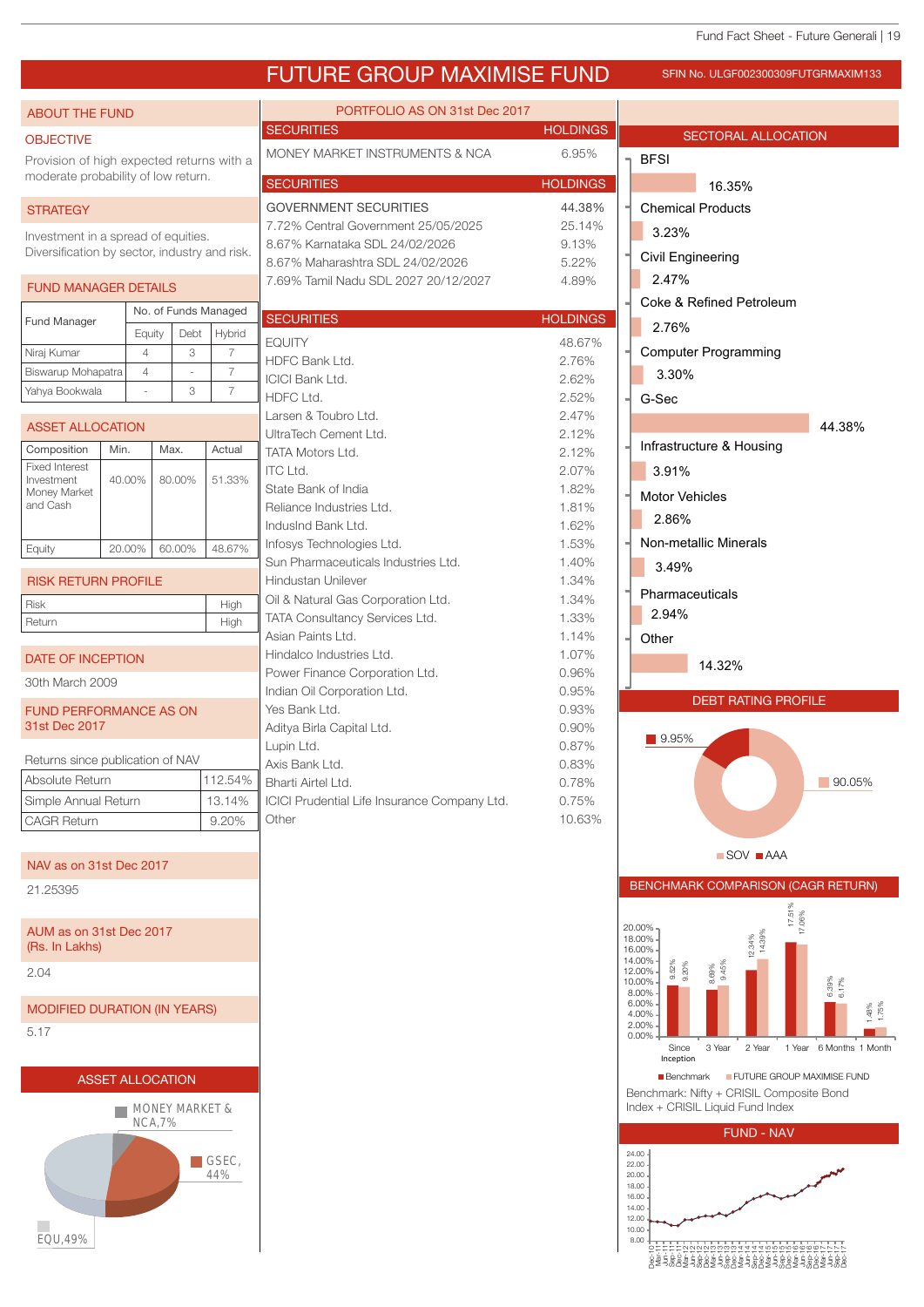## FUTURE GROUP BALANCE FUND

SFIN No. ULGF003150210FUTGRBALAN133

| <b>OBJECTIVE</b><br>Provision of high expected returns with a<br>moderate probability of low return.<br><b>STRATEGY</b><br>Balances high return and high risk from<br>equity investments by the stability<br>provided by fixed interest instruments.<br><b>FUND MANAGER DETAILS</b><br>Fund Manager<br>Niraj Kumar<br>Biswarup Mohapatra<br>Yahya Bookwala<br><b>ASSET ALLOCATION</b><br>Composition<br>Min.<br><b>Fixed Interest</b> | Equity<br>$\overline{4}$<br>$\overline{4}$<br>ä, | Debt<br>3                         | No. of Funds Managed<br>Hybrid<br>$\overline{7}$ | <b>SECURITIES</b><br>MONEY MARKET INSTRUMENTS & NCA<br><b>SECURITIES</b><br><b>GOVERNMENT SECURITIES</b><br>7.72% Central Government 25/05/2025<br>8.38% Tamil Nadu SDL 27/01/2026<br>8.67% Maharashtra SDL 24/02/2026<br>8.67% Karnataka SDL 24/02/2026<br><b>SECURITIES</b> | <b>HOLDINGS</b><br>16.75%<br><b>HOLDINGS</b><br>46.89%<br>21.06%<br>10.75%<br>8.74%<br>6.34% | <b>SECTORAL ALLOCATION</b><br><b>BFSI</b><br>10.53%<br><b>Chemical Products</b><br>1.63%<br>Coke & Refined Petroleum<br>2.26% |
|---------------------------------------------------------------------------------------------------------------------------------------------------------------------------------------------------------------------------------------------------------------------------------------------------------------------------------------------------------------------------------------------------------------------------------------|--------------------------------------------------|-----------------------------------|--------------------------------------------------|-------------------------------------------------------------------------------------------------------------------------------------------------------------------------------------------------------------------------------------------------------------------------------|----------------------------------------------------------------------------------------------|-------------------------------------------------------------------------------------------------------------------------------|
|                                                                                                                                                                                                                                                                                                                                                                                                                                       |                                                  |                                   |                                                  |                                                                                                                                                                                                                                                                               |                                                                                              |                                                                                                                               |
|                                                                                                                                                                                                                                                                                                                                                                                                                                       |                                                  |                                   |                                                  |                                                                                                                                                                                                                                                                               |                                                                                              |                                                                                                                               |
|                                                                                                                                                                                                                                                                                                                                                                                                                                       |                                                  |                                   |                                                  |                                                                                                                                                                                                                                                                               |                                                                                              |                                                                                                                               |
|                                                                                                                                                                                                                                                                                                                                                                                                                                       |                                                  |                                   |                                                  |                                                                                                                                                                                                                                                                               |                                                                                              |                                                                                                                               |
|                                                                                                                                                                                                                                                                                                                                                                                                                                       |                                                  |                                   |                                                  |                                                                                                                                                                                                                                                                               |                                                                                              |                                                                                                                               |
|                                                                                                                                                                                                                                                                                                                                                                                                                                       |                                                  |                                   |                                                  |                                                                                                                                                                                                                                                                               |                                                                                              |                                                                                                                               |
|                                                                                                                                                                                                                                                                                                                                                                                                                                       |                                                  |                                   |                                                  |                                                                                                                                                                                                                                                                               |                                                                                              |                                                                                                                               |
|                                                                                                                                                                                                                                                                                                                                                                                                                                       |                                                  |                                   |                                                  |                                                                                                                                                                                                                                                                               |                                                                                              |                                                                                                                               |
|                                                                                                                                                                                                                                                                                                                                                                                                                                       |                                                  |                                   |                                                  |                                                                                                                                                                                                                                                                               |                                                                                              | <b>Computer Programming</b>                                                                                                   |
|                                                                                                                                                                                                                                                                                                                                                                                                                                       |                                                  |                                   |                                                  |                                                                                                                                                                                                                                                                               | <b>HOLDINGS</b>                                                                              | 2.55%                                                                                                                         |
|                                                                                                                                                                                                                                                                                                                                                                                                                                       |                                                  |                                   |                                                  | <b>CORPORATE DEBT</b>                                                                                                                                                                                                                                                         | 4.35%                                                                                        | G-Sec                                                                                                                         |
|                                                                                                                                                                                                                                                                                                                                                                                                                                       |                                                  |                                   |                                                  | 8.85% Indiabulls Housing Finance Ltd. 25/09/2026                                                                                                                                                                                                                              | 4.35%                                                                                        | 46.89%                                                                                                                        |
|                                                                                                                                                                                                                                                                                                                                                                                                                                       |                                                  |                                   | $\overline{7}$                                   | <b>SECURITIES</b>                                                                                                                                                                                                                                                             | <b>HOLDINGS</b>                                                                              | Infrastructure & Housing                                                                                                      |
|                                                                                                                                                                                                                                                                                                                                                                                                                                       |                                                  | 3                                 | $\overline{7}$                                   | <b>EQUITY</b>                                                                                                                                                                                                                                                                 | 32.00%                                                                                       | 6.66%                                                                                                                         |
|                                                                                                                                                                                                                                                                                                                                                                                                                                       |                                                  |                                   |                                                  | HDFC Ltd.                                                                                                                                                                                                                                                                     | 2.46%                                                                                        | <b>Motor Vehicles</b>                                                                                                         |
|                                                                                                                                                                                                                                                                                                                                                                                                                                       |                                                  | Max.                              | Actual                                           | Maruti Suzuki India Ltd.                                                                                                                                                                                                                                                      | 2.00%                                                                                        | 3.28%                                                                                                                         |
|                                                                                                                                                                                                                                                                                                                                                                                                                                       |                                                  |                                   |                                                  | HDFC Bank Ltd.                                                                                                                                                                                                                                                                | 1.92%                                                                                        | Non-metallic Minerals                                                                                                         |
| Investment,<br>Money Market                                                                                                                                                                                                                                                                                                                                                                                                           | 60.00%                                           | 90.00%                            | 68.00                                            | <b>ITC Ltd.</b>                                                                                                                                                                                                                                                               | 1.78%                                                                                        | 1.52%                                                                                                                         |
| and Cash                                                                                                                                                                                                                                                                                                                                                                                                                              |                                                  |                                   |                                                  | Reliance Industries Ltd.<br>Larsen & Toubro Ltd.                                                                                                                                                                                                                              | 1.70%<br>1.29%                                                                               | Pharmaceuticals                                                                                                               |
| Equity                                                                                                                                                                                                                                                                                                                                                                                                                                | 10.00%                                           | 40.00%                            | 32.00                                            | <b>ICICI Bank Ltd.</b>                                                                                                                                                                                                                                                        | 1.29%                                                                                        |                                                                                                                               |
| <b>RISK RETURN PROFILE</b>                                                                                                                                                                                                                                                                                                                                                                                                            |                                                  |                                   |                                                  | TATA Consultancy Services Ltd.                                                                                                                                                                                                                                                | 1.11%                                                                                        | 1.61%                                                                                                                         |
| Risk                                                                                                                                                                                                                                                                                                                                                                                                                                  |                                                  |                                   | Moderate                                         | Infosys Technologies Ltd.                                                                                                                                                                                                                                                     | 1.07%                                                                                        | Tobacco                                                                                                                       |
| Return                                                                                                                                                                                                                                                                                                                                                                                                                                |                                                  |                                   | High                                             | <b>TATA Motors Ltd.</b>                                                                                                                                                                                                                                                       | 0.98%                                                                                        | 1.78%                                                                                                                         |
|                                                                                                                                                                                                                                                                                                                                                                                                                                       |                                                  |                                   |                                                  | State Bank of India                                                                                                                                                                                                                                                           | 0.96%                                                                                        | Other                                                                                                                         |
| <b>DATE OF INCEPTION</b>                                                                                                                                                                                                                                                                                                                                                                                                              |                                                  |                                   |                                                  | UltraTech Cement Ltd.                                                                                                                                                                                                                                                         | 0.89%<br>0.84%                                                                               | 21.29%                                                                                                                        |
| 15th February 2010                                                                                                                                                                                                                                                                                                                                                                                                                    |                                                  |                                   |                                                  | Hindustan Unilever<br>Sun Pharmaceuticals Industries Ltd.                                                                                                                                                                                                                     | 0.82%                                                                                        |                                                                                                                               |
| <b>FUND PERFORMANCE AS ON</b>                                                                                                                                                                                                                                                                                                                                                                                                         |                                                  |                                   |                                                  | Oil & Natural Gas Corporation Ltd.                                                                                                                                                                                                                                            | 0.72%                                                                                        | <b>DEBT RATING PROFILE</b>                                                                                                    |
| 31st Dec 2017                                                                                                                                                                                                                                                                                                                                                                                                                         |                                                  |                                   |                                                  | IndusInd Bank Ltd.                                                                                                                                                                                                                                                            | 0.68%                                                                                        |                                                                                                                               |
|                                                                                                                                                                                                                                                                                                                                                                                                                                       |                                                  |                                   |                                                  | Hindalco Industries Ltd.                                                                                                                                                                                                                                                      | 0.62%                                                                                        | ■ 29.00%                                                                                                                      |
| Returns since publication of NAV                                                                                                                                                                                                                                                                                                                                                                                                      |                                                  |                                   |                                                  | Yes Bank Ltd.                                                                                                                                                                                                                                                                 | 0.58%                                                                                        |                                                                                                                               |
| Absolute Return                                                                                                                                                                                                                                                                                                                                                                                                                       |                                                  |                                   | 98.09%                                           | Axis Bank Ltd.<br>Indian Oil Corporation Ltd.                                                                                                                                                                                                                                 | 0.58%                                                                                        | ■ 71.00%                                                                                                                      |
| Simple Annual Return                                                                                                                                                                                                                                                                                                                                                                                                                  |                                                  |                                   | 12.43%                                           | Bharti Airtel Ltd.                                                                                                                                                                                                                                                            | 0.56%<br>0.54%                                                                               |                                                                                                                               |
| <b>CAGR Return</b>                                                                                                                                                                                                                                                                                                                                                                                                                    |                                                  |                                   | 9.05%                                            | Power Finance Corporation Ltd.                                                                                                                                                                                                                                                | 0.53%                                                                                        | $\blacksquare$ SOV $\blacksquare$ AAA                                                                                         |
|                                                                                                                                                                                                                                                                                                                                                                                                                                       |                                                  |                                   |                                                  | Aditya Birla Capital Ltd.                                                                                                                                                                                                                                                     | 0.49%                                                                                        |                                                                                                                               |
| NAV as on 31st Dec 2017                                                                                                                                                                                                                                                                                                                                                                                                               |                                                  |                                   |                                                  | Asian Paints Ltd.                                                                                                                                                                                                                                                             | 0.48%                                                                                        | <b>BENCHMARK COMPARISON (CAGR RETURN)</b>                                                                                     |
| 19.80907                                                                                                                                                                                                                                                                                                                                                                                                                              |                                                  |                                   |                                                  | Capital First Ltd.                                                                                                                                                                                                                                                            | 0.43%                                                                                        |                                                                                                                               |
|                                                                                                                                                                                                                                                                                                                                                                                                                                       |                                                  |                                   |                                                  | Other                                                                                                                                                                                                                                                                         | 6.68%                                                                                        | 12.76%<br>11.05%<br>11.84%<br>14.00%<br>12.00%                                                                                |
| AUM as on 31st Dec 2017<br>(Rs. In Lakhs)                                                                                                                                                                                                                                                                                                                                                                                             |                                                  |                                   |                                                  |                                                                                                                                                                                                                                                                               |                                                                                              | 9.25%<br>9.05%<br>8.75%<br>8.57%<br>10.00%                                                                                    |
|                                                                                                                                                                                                                                                                                                                                                                                                                                       |                                                  |                                   |                                                  |                                                                                                                                                                                                                                                                               |                                                                                              | 8.00%<br>$4.48%$<br>$4.40%$<br>6.00%                                                                                          |
| 4.87                                                                                                                                                                                                                                                                                                                                                                                                                                  |                                                  |                                   |                                                  |                                                                                                                                                                                                                                                                               |                                                                                              | 4.00%                                                                                                                         |
| <b>MODIFIED DURATION (IN YEARS)</b>                                                                                                                                                                                                                                                                                                                                                                                                   |                                                  |                                   |                                                  |                                                                                                                                                                                                                                                                               |                                                                                              | 0.79%<br>0.82%<br>2.00%                                                                                                       |
| 4.38                                                                                                                                                                                                                                                                                                                                                                                                                                  |                                                  |                                   |                                                  |                                                                                                                                                                                                                                                                               |                                                                                              | 0.00%<br>Since<br>3 Year<br>2 Year<br>1 Year 6 Months 1 Month                                                                 |
|                                                                                                                                                                                                                                                                                                                                                                                                                                       |                                                  |                                   |                                                  |                                                                                                                                                                                                                                                                               |                                                                                              | Inception<br>Future Group Balance Fund<br>Benchmark                                                                           |
|                                                                                                                                                                                                                                                                                                                                                                                                                                       | <b>ASSET ALLOCATION</b>                          |                                   |                                                  |                                                                                                                                                                                                                                                                               |                                                                                              |                                                                                                                               |
|                                                                                                                                                                                                                                                                                                                                                                                                                                       |                                                  |                                   |                                                  |                                                                                                                                                                                                                                                                               |                                                                                              | Benchmark: Nifty + CRISIL Composite Bond                                                                                      |
| $\blacksquare$ EQU, 32%                                                                                                                                                                                                                                                                                                                                                                                                               |                                                  | <b>MONEY MARKET</b><br>& NCA, 17% |                                                  |                                                                                                                                                                                                                                                                               |                                                                                              | Index + CRISIL Liquid Fund Index                                                                                              |
|                                                                                                                                                                                                                                                                                                                                                                                                                                       |                                                  |                                   |                                                  |                                                                                                                                                                                                                                                                               |                                                                                              | <b>FUND - NAV</b>                                                                                                             |
|                                                                                                                                                                                                                                                                                                                                                                                                                                       |                                                  |                                   |                                                  |                                                                                                                                                                                                                                                                               |                                                                                              |                                                                                                                               |
|                                                                                                                                                                                                                                                                                                                                                                                                                                       |                                                  |                                   |                                                  |                                                                                                                                                                                                                                                                               |                                                                                              | 23.00                                                                                                                         |
|                                                                                                                                                                                                                                                                                                                                                                                                                                       |                                                  |                                   |                                                  |                                                                                                                                                                                                                                                                               |                                                                                              | 18.00                                                                                                                         |
|                                                                                                                                                                                                                                                                                                                                                                                                                                       |                                                  |                                   | GDEC, 47%                                        |                                                                                                                                                                                                                                                                               |                                                                                              | 13.00                                                                                                                         |
| <b>NCD, 4%</b>                                                                                                                                                                                                                                                                                                                                                                                                                        |                                                  |                                   |                                                  |                                                                                                                                                                                                                                                                               |                                                                                              | 8.00<br>FFFaaaaaaaa4444000000000 - - - -                                                                                      |
|                                                                                                                                                                                                                                                                                                                                                                                                                                       |                                                  |                                   |                                                  |                                                                                                                                                                                                                                                                               |                                                                                              |                                                                                                                               |
|                                                                                                                                                                                                                                                                                                                                                                                                                                       |                                                  |                                   |                                                  |                                                                                                                                                                                                                                                                               |                                                                                              |                                                                                                                               |